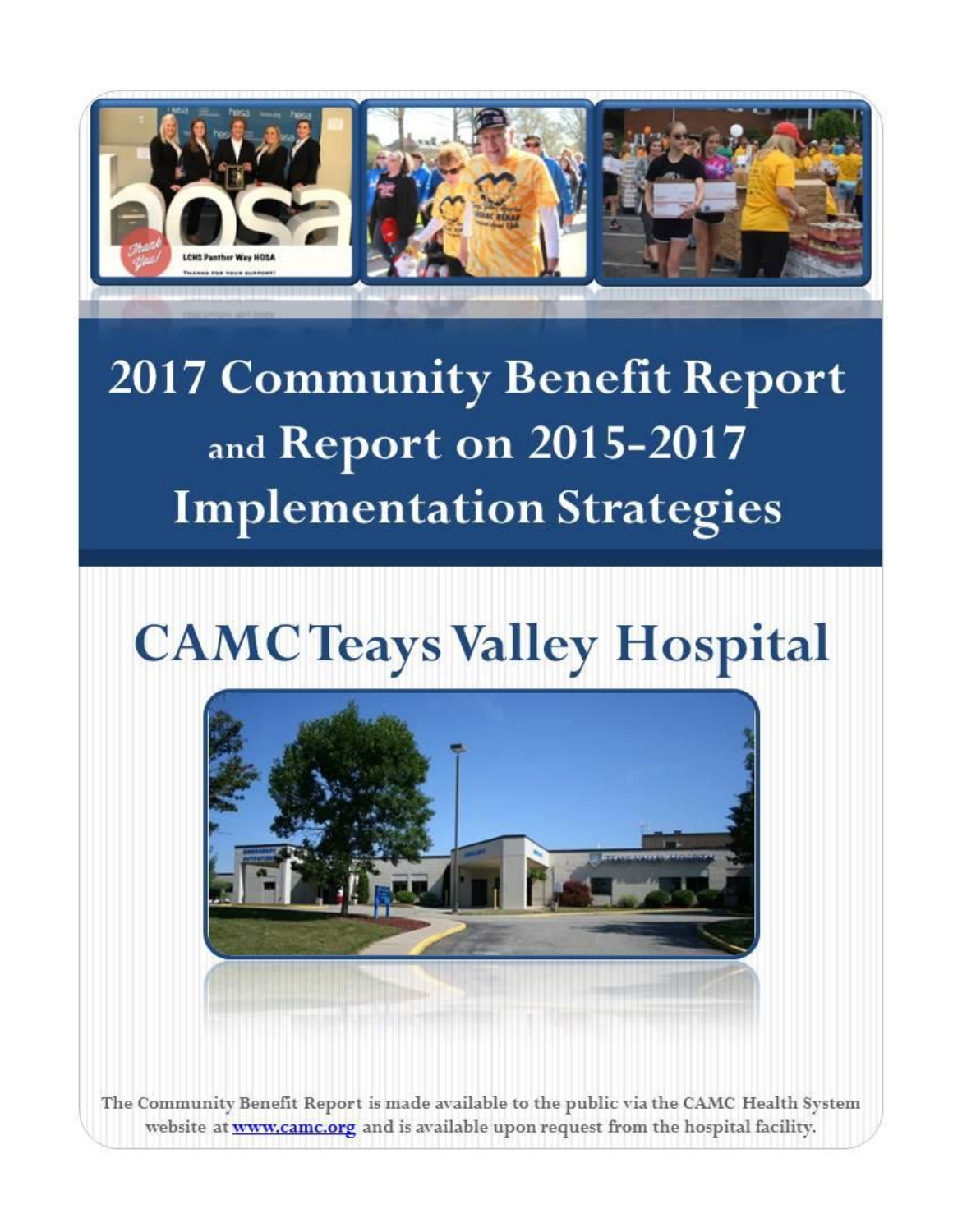## **2017 COMMUNITY BENEFIT SUMMARY CAMC TEAYS VALLEY HOSPITAL**

*CAMC Teays Valley Hospital became the fourth hospital of Charleston Area Medical Center, Inc. (CAMC) in March 2014. Although each CAMC hospital is licensed separately, all hospitals share one tax identification number and one provider number. CAMC has one administrative, support, planning and financial structure. As a result, CAMC Teays Valley Hospital community benefit financial reporting for Financial Assistance at Cost and Government Sponsored Means-Tested Health Care Shortfalls are reported as part of the Charleston Area Medical Center 2017 Community Benefit Report.*

# **COMMUNITY BENEFIT PROGRAMS AND SERVICES**

See details beginning on page 10.

| <b>Community Health Improvement Services</b> | \$104.334 |
|----------------------------------------------|-----------|
| <b>Financial and In-Kind Contributions</b>   | \$24,157  |
| <b>Community Building Activities</b>         | \$31,568  |
| <b>Community Benefit Operations</b>          | \$3,325   |

## **TOTAL \$141,437**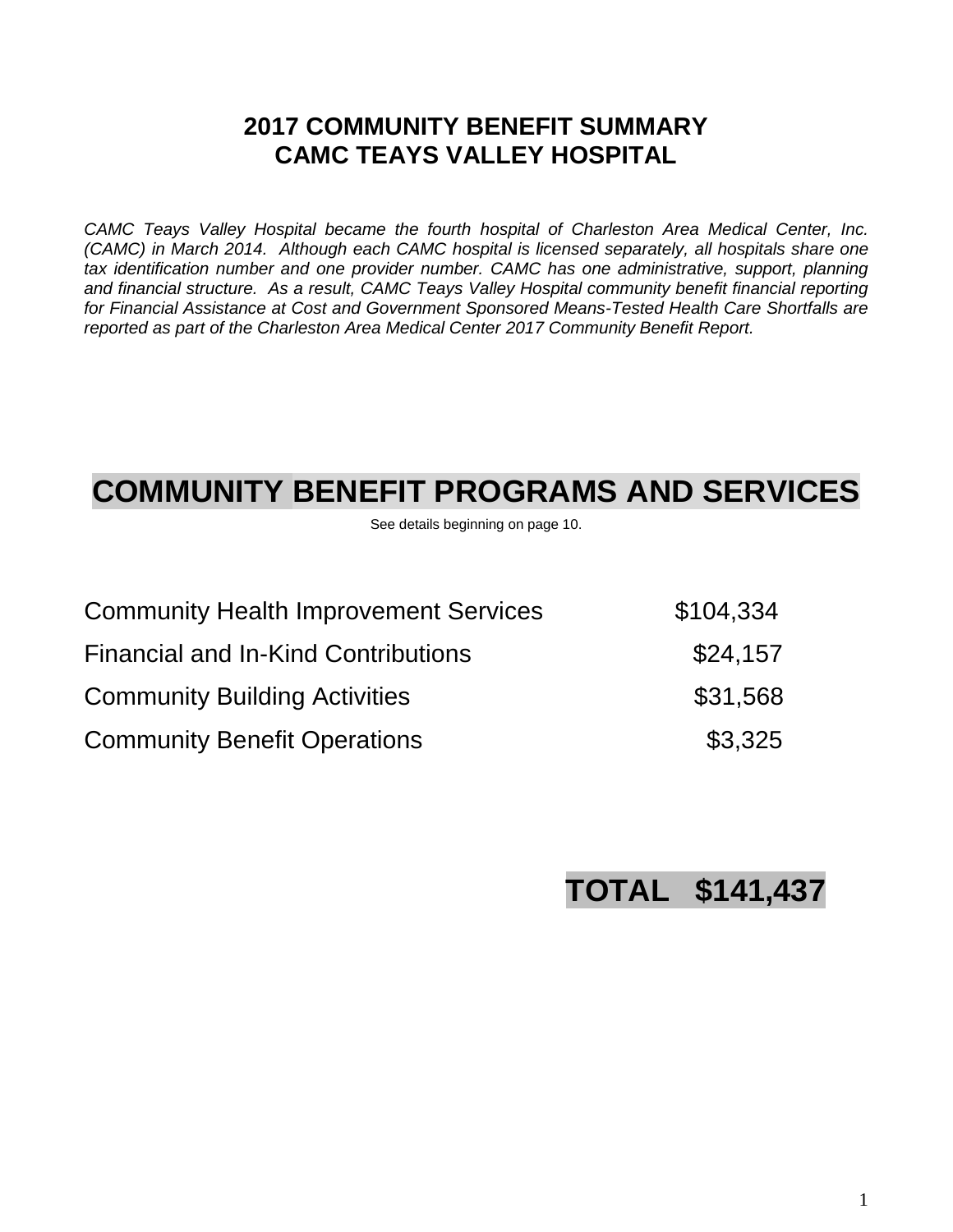## **CAMC Teays Valley Hospital Hurricane, West Virginia**

## **2017 Community Benefit Report and Report on 2015-2017 Implementation Strategies Executive Summary**

This community benefit report describes the programs and services that take place every day at CAMC Teays Valley Hospital to improve the health of our community. Our programs and services go well beyond the traditional health care we think of when we consider hospital care and are delivered both inside and outside the walls of our hospitals. They are driven by our mission, *Striving to provide the best health care to every patient, every day.* 

CAMC Teays Valley Hospital became the fourth hospital of Charleston Area Medical Center, Inc. (CAMC) in March 2014. Although each CAMC hospital is licensed separately, all hospitals share one tax identification number and one provider number. CAMC has one administrative, support, planning and financial structure. As a result, CAMC Teays Valley Hospital community benefit financial reporting for Financial Assistance at Cost and Government Sponsored Means-Tested Health Care Shortfalls are reported as part of the Charleston Area Medical Center 2017 Community Benefit Report.

This report contains CAMC Teays Valley Hospital's 2017 report on its 2015-2017 Implementation Strategies.

CAMC Teays Valley Hospital is a 70 bed general acute care hospital in Hurricane, Putnam County, West Virginia. CAMC Teays Valley Hospital provides cardiology, family practice, surgical and endoscopy services, endocrinology, internal medicine, medical intensive care, ophthalmology, nephrology, neurology, orthopedics, pain, pulmonary, radiology, urology and wound care services as well as emergency care, outpatient lab, radiology, physical therapy, hyperbaric oxygen therapy and ambulatory infusion services.

The residents of Putnam County depend on CAMC Teays Valley Hospital to provide convenient, quality and compassionate care – care delivered regardless of a patient's ability to pay.

We give back to our community because we understand the impact that medical care provided locally in our community as well as charity care, education, corporate contributions and community partnerships have on the lives of the people in our community. In this report, you will read about examples of the programs we provide to the community and how we demonstrate our community commitment.

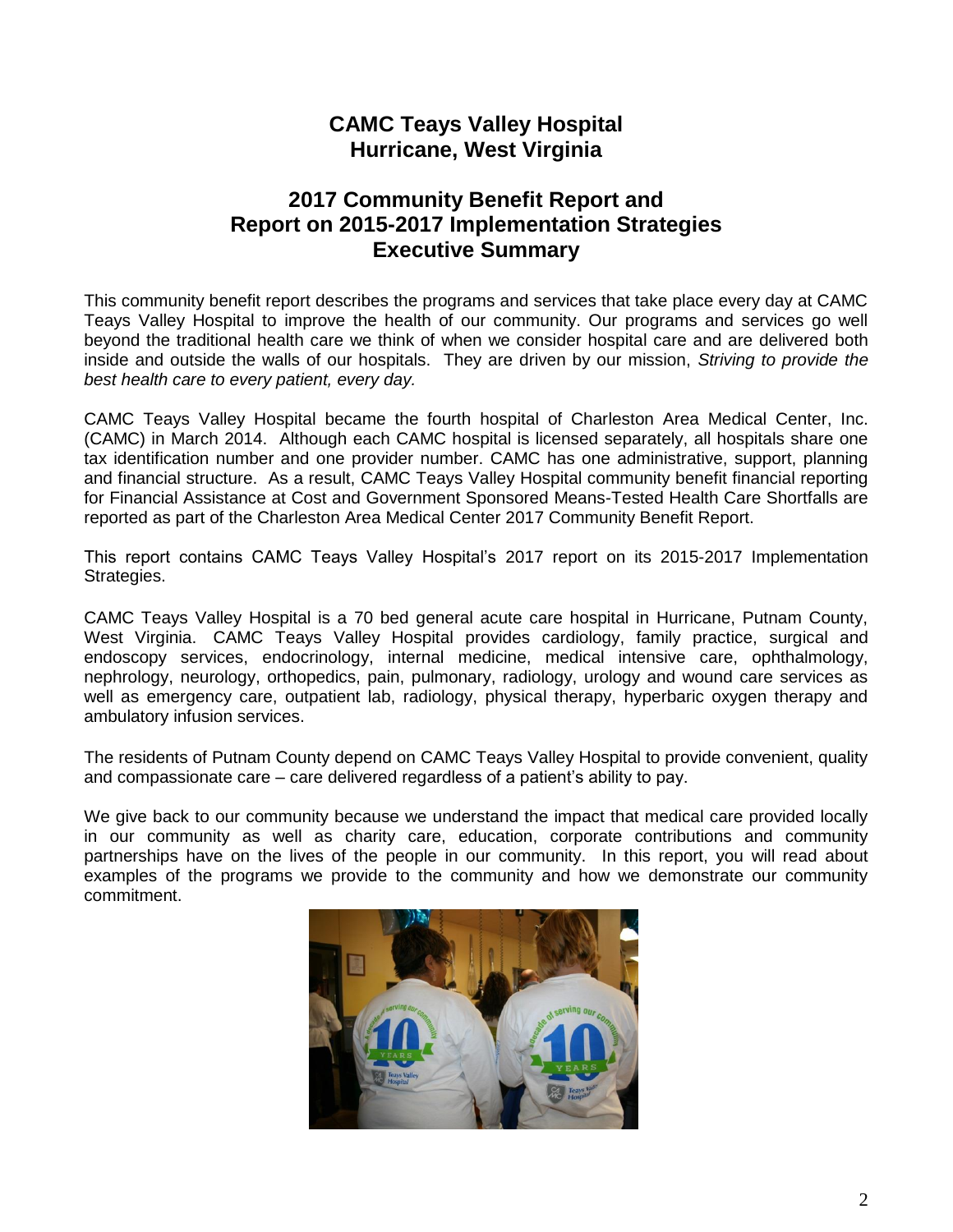## **CAMC Teays Valley Hospital 2016 Community Benefit Report and Report on 2015-2017 Community Implementation Strategies**

### **OVERVIEW and MISSION**

CAMC Teays Valley Hospital focuses on the health of our patients and our community. Our mission is **"***Striving to provide the best health care to every patient, every day."*

Our vision and values also show our commitment to our community: **Charleston Area Medical Center, the best health care provider and teaching hospital in West Virginia, is recognized as the:**

- **Best place to receive patient-centered care.**
- **•** Best place to work.
- **•** Best place to practice medicine.
- **Best place to learn.**
- **Best place to refer patients.**

Values: **Quality, Service with Compassion, Respect, Integrity, Stewardship, Safety** 

Nearly 400 nurses and non-clinical staff serve the residents of Putnam County with emergency services and other specialized care including cardiology, family practice, surgical and endoscopy services, infectious disease, internal medicine, medical intensive care, ophthalmology, nephrology, neurology, oncology, orthopedics, pain, pulmonary, radiology, urology and wound care services as well as emergency, outpatient lab and radiology, physical therapy, and ambulatory infusion.

In 2017, CAMC Teays had 2,087 inpatient admissions, 59,128 outpatient visits, and 18,762 visits to our Emergency Department. CAMC Teays inpatient payer mix is 65% Medicare, 15% Medicaid, 14% Commercial, 1% Self Pay, and 5% Other.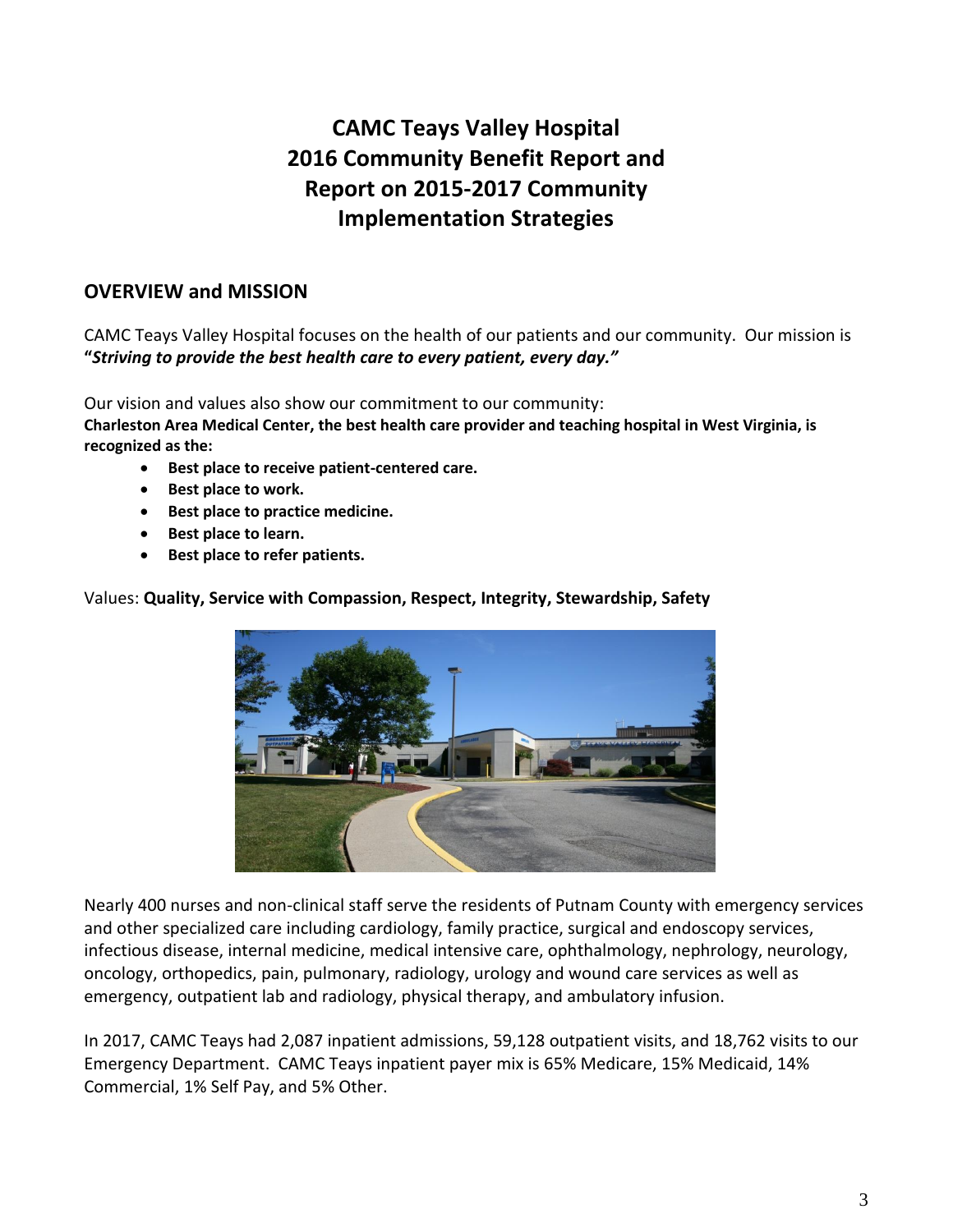CAMC Teays Valley Hospital is one of four hospitals comprising Charleston Area Medical Center. Although licensed separately, these four hospitals have one tax identification number and one provider number. CAMC has one administrative, support, planning and financial structure for Charleston Area Medical Center.



For community benefit purposes, CAMC Teays Valley Hospital, as a community hospital, completes a community needs assessment for its service area of Putnam County. The community needs assessment is completed in conjuction with other community organizations in Putnam County.



#### **COMMUNITY BENEFIT**

The residents of Putnam County depend on CAMC Teays Valley Hospital to provide convenient, quality and compassionate care – care delivered regardless of a patient's ability to pay.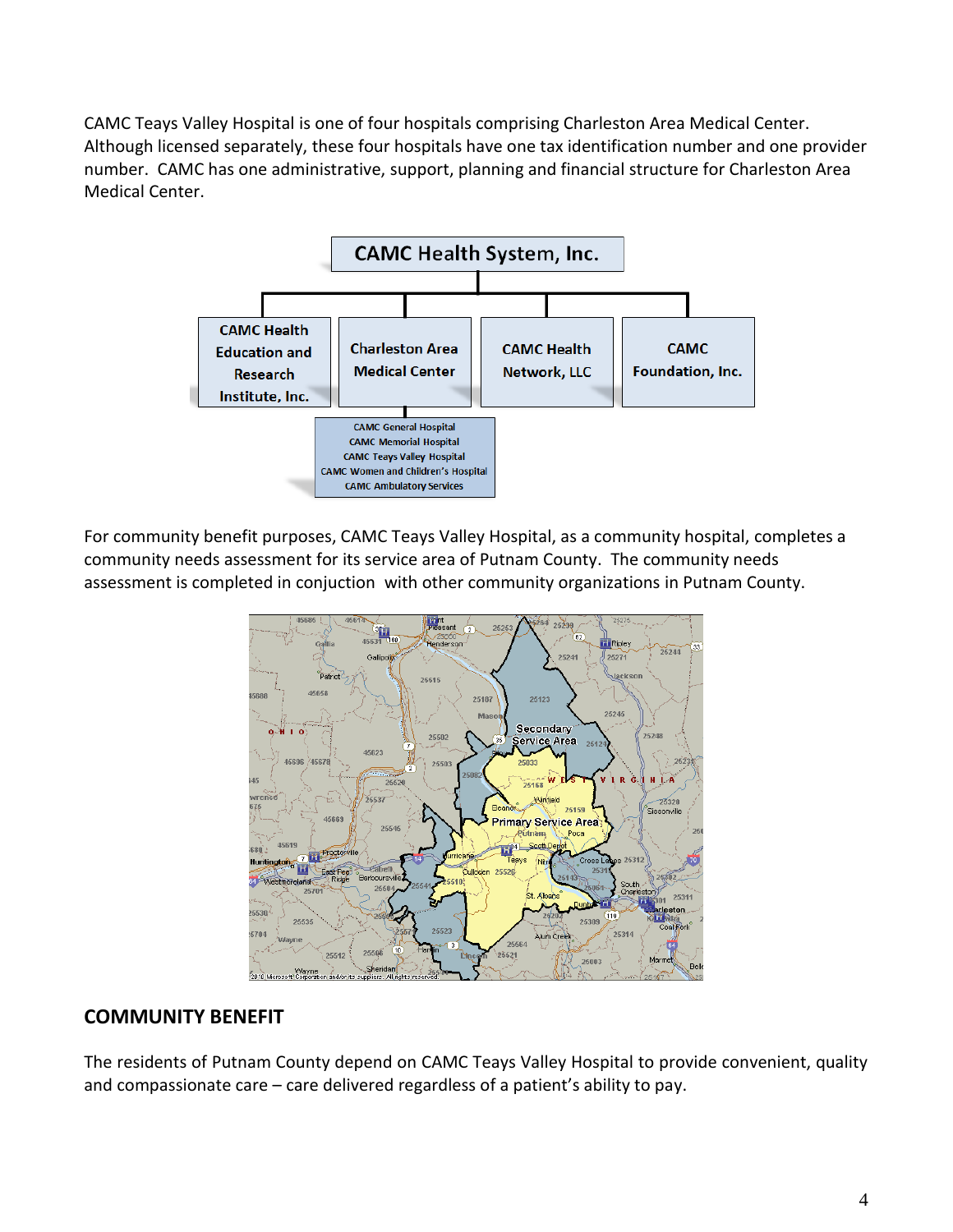Our programs and services go well beyond the traditional health care we think of when we consider hospital care and are delivered both inside and outside the walls of our hospitals. They are driven by our mission, *Striving to provide the best health care to every patient, every day.* 

Community benefits are programs or activities that provide treatment or promote health and healing as a response to identified community needs and meet at least one of the following community benefit criteria:

- *Improves access to health care services.*
- *Enhances public health.*
- *Advances knowledge through education or research.*
- *Relieves or reduces a burden of government to improve health.*

 *Webinar, The Benefits of Community Benefit Accounting, Catholic Health Association, 2017*



The following outlines CAMC Teays Valley Hospital's community support process: **Figure 1.2-3 Community Support**

CAMC Teays Valley Hospital supports and strengthens the Putnam County community through our annual planning process  $\mathbf{u}$  where we review the needs assessment findings and priorities to develop our community strategy and the community(ies) within Putnam County that are impacted.  $\boxed{2}$  This strategy is based on issues identified through the needs assessment process and supplemented with findings from review of our internal data. Strategies are identified and plans are funded, implemented,  $3$  tracked and measured  $4$ . The CAMC Board Planning and Public Policy Committee and the CAMC Board of Trustees approve the plan and review plan progress annually 5. In addition to addressing community needs and contributing financially, CAMC Teays' Vice President/Administrator and Associate Administrator serve in key leadership roles for community activities, programs and organizations as well as support the workforce in participating in many community benefit activities.

As part of the strategic planning process, CAMC Teays determines if there are additional areas of support that can be provided to address the identified community health needs assessment issues. The following table lists programs and support already in place provided by CAMC Teays Valley Hospital that address these community priorities, and are identified and funded as part of operational and community benefit planning by the CAMC Board of Trustees.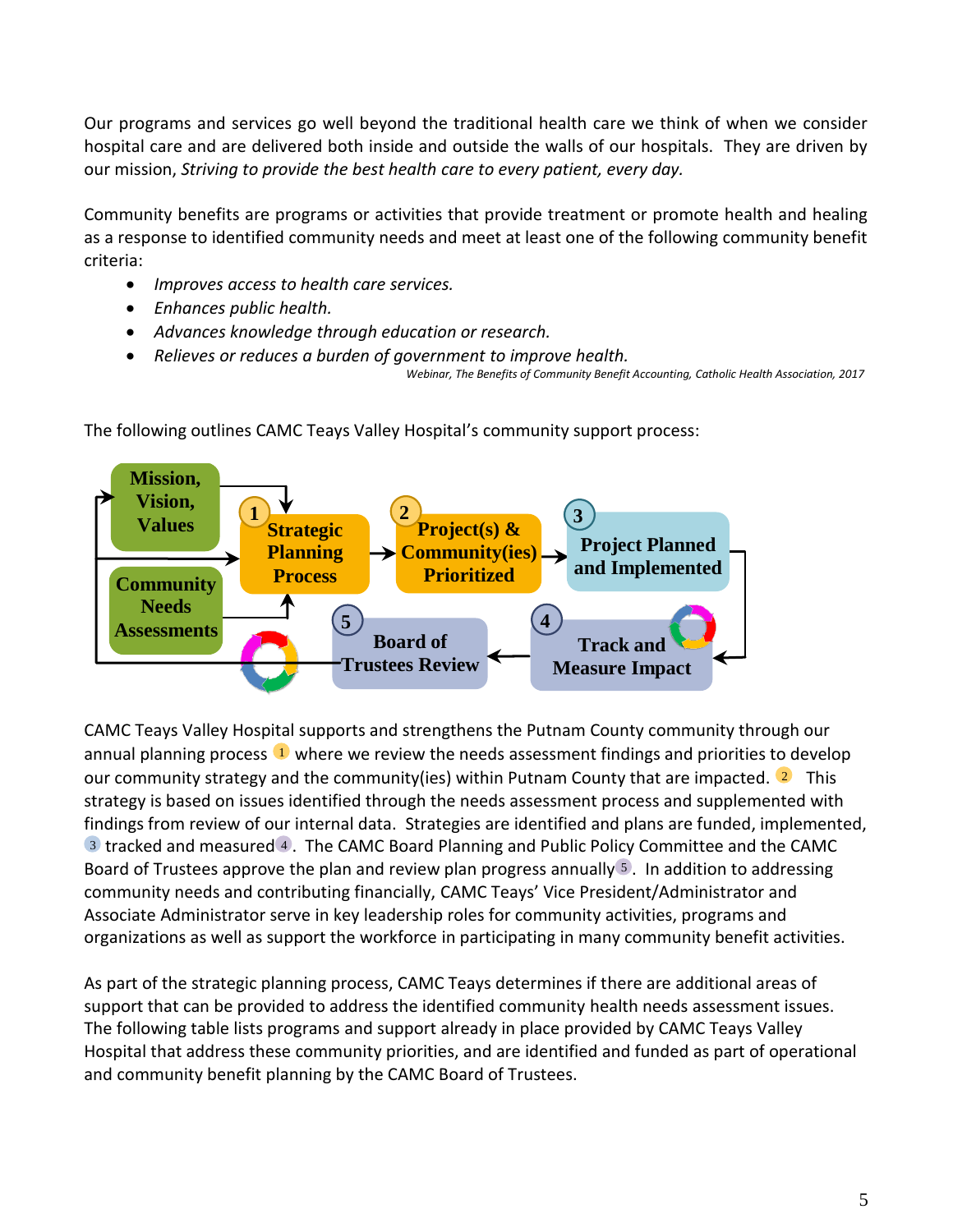|    | <b>NEED ADDRESSED BY</b><br><b>CAMC</b><br><b>TEAYS VALLEY HOSPITAL</b> | <b>RANKING</b><br><b>SCORE</b> | How Addressed by CAMC Teays Valley Hospital                                                                                                                                                                                                                                                                                                                                                                                                                                        |
|----|-------------------------------------------------------------------------|--------------------------------|------------------------------------------------------------------------------------------------------------------------------------------------------------------------------------------------------------------------------------------------------------------------------------------------------------------------------------------------------------------------------------------------------------------------------------------------------------------------------------|
| #1 | <b>Physical Inactivity</b>                                              | 5.03                           | Camp Kno Koma<br>$\bullet$<br><b>Sports Physicals</b><br>Orthopedic coverage for area school and college<br>$\bullet$<br>sports events<br>Donations for sporting equipment, transportation<br>$\bullet$<br>and sponsorships for area schools<br>Place and maintain AED units for all Putnam County<br>$\bullet$<br>schools<br>Putnam County Health Fair<br>$\bullet$<br>Contribution to Putnam County Parks and<br>$\bullet$<br>Recreation<br>Contribution to Tri County YMCA<br>٠ |
| #2 | <b>Afterschool Hunger -</b><br>Children                                 | 4.64                           | <b>Backpack Buddy Program</b><br>$\bullet$                                                                                                                                                                                                                                                                                                                                                                                                                                         |
| #4 | Drug Use - heroin and<br>prescription                                   | 4.57                           | Putnam County Health Fair<br>$\bullet$<br>Putnam County United Way Task Force<br>٠<br><b>Medical Explorers</b><br>٠                                                                                                                                                                                                                                                                                                                                                                |
| #4 | <b>Tobacco</b>                                                          | 4.57                           | Putnam County Health Fair<br>$\bullet$<br><b>Medical Explorers</b><br>$\bullet$<br>Smoke free campus<br>$\bullet$                                                                                                                                                                                                                                                                                                                                                                  |
| #7 | <b>Parental Oversight - After</b><br>school and overall                 | 4.53                           | <b>Medical Explorers</b><br>$\bullet$<br><b>Putnam County Career Fair</b><br>$\bullet$                                                                                                                                                                                                                                                                                                                                                                                             |
| #8 | Melanoma                                                                | 4.50                           | See following Implementation Strategies<br>$\bullet$                                                                                                                                                                                                                                                                                                                                                                                                                               |
| #9 | <b>Poverty - including lack</b><br>of food                              | 4.39                           | Putnam County Schools Health Services Cluster<br>$\bullet$<br><b>Career Conference</b><br>Volunteer at WV Healthright<br>$\bullet$<br>HOSA - Health Occupations Students Association<br>Enrollment Assistance for Patients and Families for<br>$\bullet$<br><b>Health Coverage</b><br>Flu Shot Clinic<br>$\bullet$<br>Contribution to Senior Food Program<br><b>Charity Care</b><br>24 hour Emergency Department                                                                   |

The following community needs are not addressed by CAMC Teays Valley Hospital and the rationale is provided for each.

|    | <b>NEED NOT ADDRESSED</b> | <b>RANKING</b><br><b>SCORE</b> | <b>REASON NOT ADDRESSED</b>                        |
|----|---------------------------|--------------------------------|----------------------------------------------------|
| #3 | <b>Unhealthy Diet</b>     | 4.60                           | Diet and exercise are addressed by the CAMC Weight |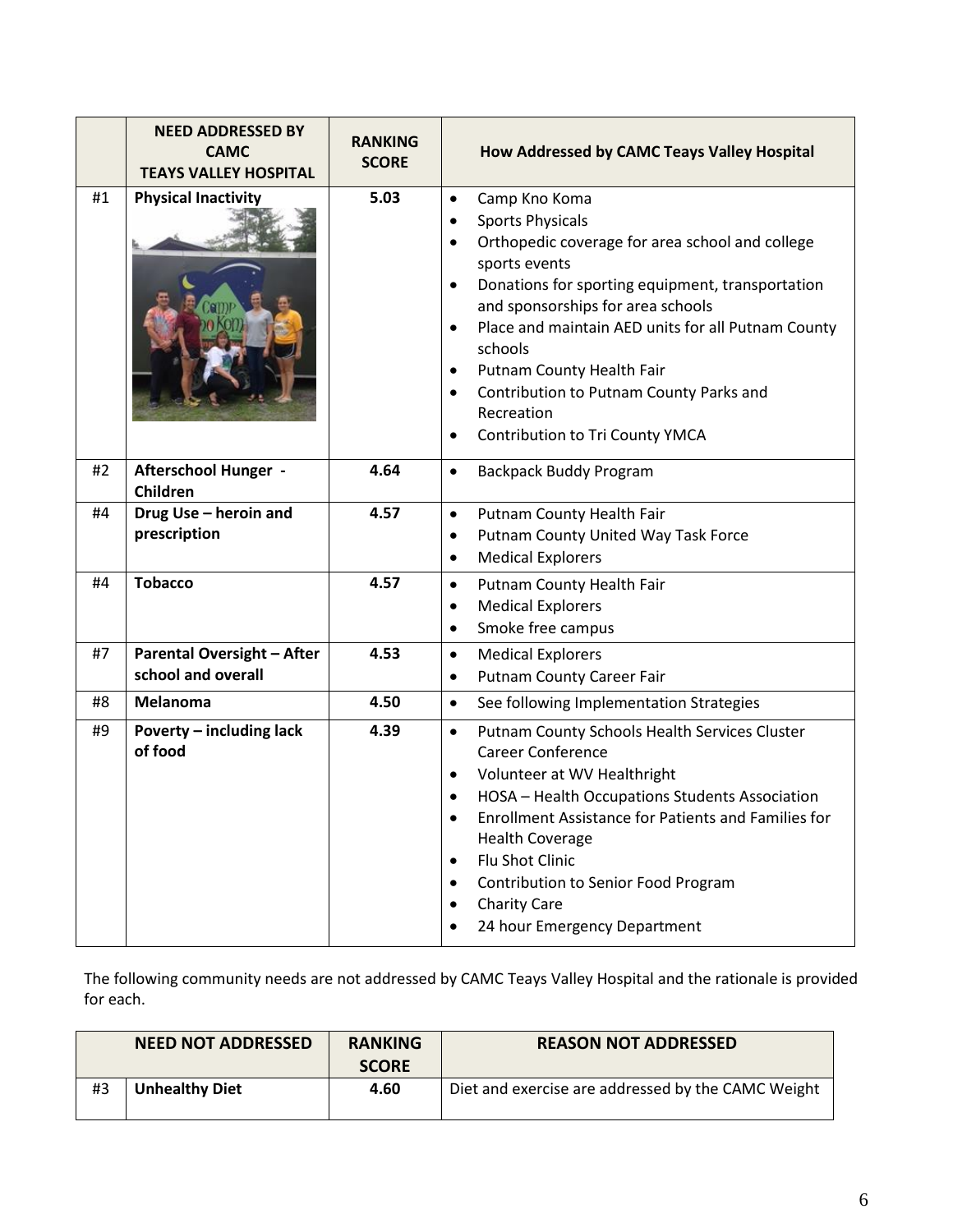|     |                          |      | Loss Center in Charleston. Referrals are made as<br>appropriate.                                                                                                           |
|-----|--------------------------|------|----------------------------------------------------------------------------------------------------------------------------------------------------------------------------|
| #4  | <b>Alcohol</b>           | 4.57 | Alcoholics Anonymous groups are available in the<br>community. CAMC Teays does not have the expertise<br>to address this issue other than in conjunction with<br>drug use. |
| #10 | Lack of affordable child | 4.35 | CAMC Teays does not have the capability or funding                                                                                                                         |
|     | care                     |      | to address this issue.                                                                                                                                                     |

### **CAMC HEALTH SYSTEM INFRASTRUCTURE TO ADDRESS COMMUNITY NEED**

As part of the CAMC Health System, CAMC Teays Valley Hospital has access to a number of resources that support community need.

The CAMC Health System provides quality care for our community residents throughout every stage of life focused on our key strengths of (1) clinical and technical excellence, (2) performance excellence culture and infrastructure and (3) education. We understand the leadership role that health care must play in providing exceptional medical care, charity care, education, corporate contributions and creating community partnerships to address the lives of the real people we care for every day. What sets us apart is our strong track record of developing partnerships to address health issues. Our creative investment of time and dollars will be even more important to our ongoing work as health

care reform results in declining reimbursement and growing need for access to services. CAMC Health System's history is one of establishing programs and services to meet the needs of the citizens of our community. From our beginning, our focus has been on assessing needs and working to provide the needed services, either solely or in partnership with others. We recognize the responsibility we have serving the central and southern part of West Virginia. Our patients reside in the Appalachian valleys and mountains in sometimes still difficult



to access remote areas. The CAMC Health System, as professionals individually and collectively, believe it is our responsibility to influence the quality of life in ways that transcend the role of a typical hospital. We seek to innovate and implement programs to assure that our people can enjoy all that West Virginia has to offer through the greatest possible health and well-being. CAMC Teays Valley Hospital is in existence today because we were asked by the Putnam County community to support its need for continued hospital and emergency services in the county.

#### **SAFETY NET SERVICES**

Charleston Area Medical Center provides trauma, NICU and PICU safety net services to central and southern West Virginia. These services support CAMC Teays Valley Hospital and the Putnam County community.

#### **MEDICAL EDUCATION**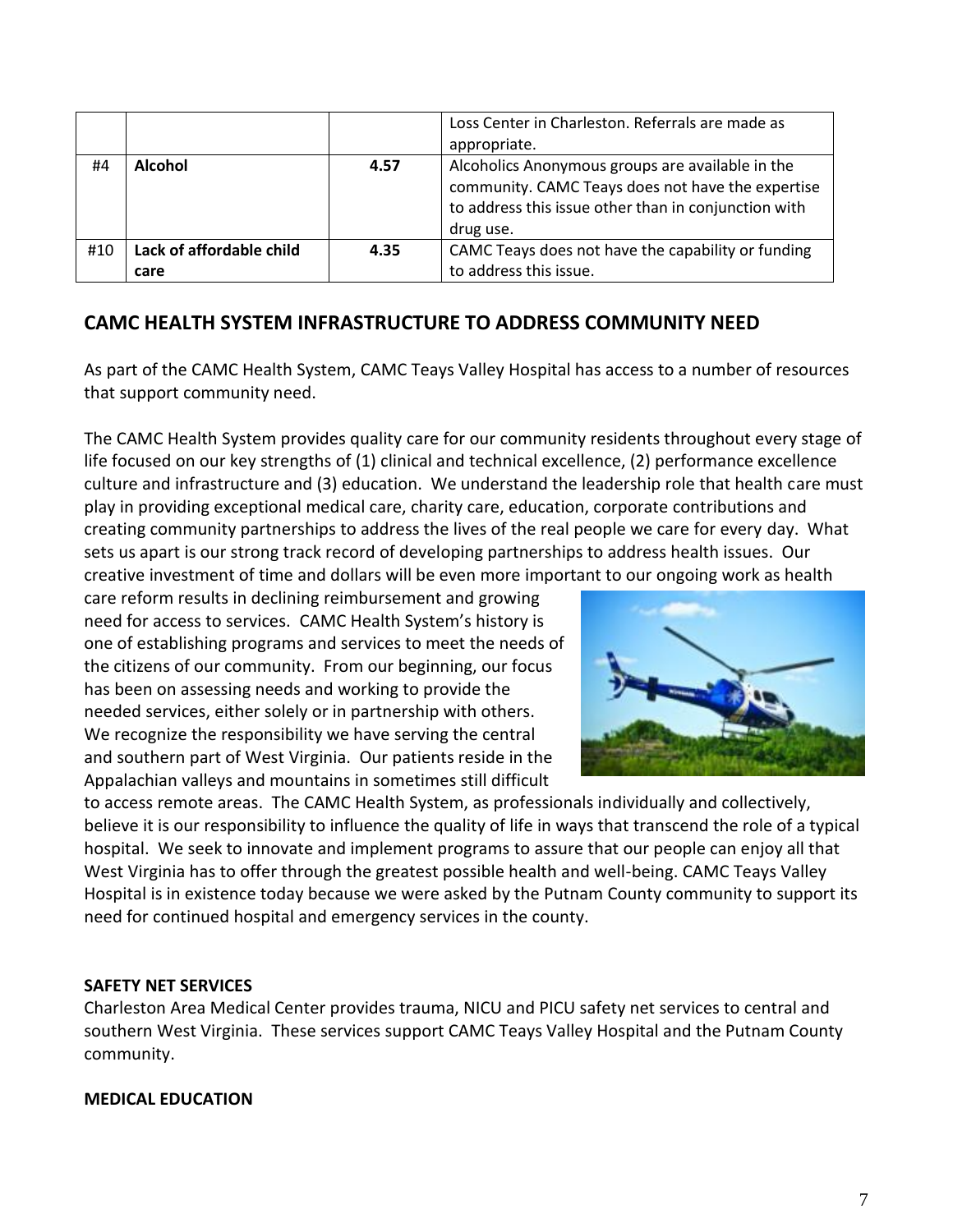Charleston Area Medical Center sponsors twelve accredited internship, residency and fellowship programs. Programs are accredited through the Accreditation Council for Graduate Medical Education (ACGME) and the American Osteopathic Association (AOA). CAMC sponsors three pharmacy residency programs, accredited by the American Society of Health System Pharmacy (ASHP); a clinical psychology internship, accredited by the American Psychological Association (APA); and a fellowship in oral maxillofacial surgery. CAMC also sponsors a School of Nurse Anesthesia accredited by the Council on Accreditation. CAMC works with education affiliates such as West Virginia University, the West Virginia School of Osteopathic Medicine and Marshall University.

#### **CLINICAL TRAINING SITE**

CAMC serves as a clinical training site for 1,473 students per year through educational affiliations from West Virginia and regional colleges and universities. Currently, there are 145 affiliations with health professions programs in 30 disciplines including nursing, pharmacy, physical therapy, physician assistant and other health disciplines.

#### **RESEARCH and CLINICAL TRIALS**

CAMC Health Education and Research Institute, Inc., a sister company to CAMC Teays Valley Hospital, is actively engaged in clinical trials and has active research protocols in oncology, cardiology/cardiovascular research, medicine and medicine subspecialties, behavioral health community medicine, pediatrics, nursing research and trauma/pain. The majority of this research is conducted at CAMC hospitals.

#### **ALTHOUGH NOT COUNTED AS CAMC TEAYS VALLEY HOSPITAL COMMUNITY BENEFIT, CAMC HEALTH SYTEM COMPANIES PLAY A SIGNIFICANT ROLE IN COMMUNITY HEALTH IMPROVEMENT:**

**CAMC Health Education and Research Institute** serves as the education and research arm of the CAMC Health System. The Institute promotes the health of the community by:

- Sponsoring health professional training programs training the region's health professionals.
- Providing continuing education to health professionals in the community, region and state.
- Sponsoring management and leadership development programs.
- Sponsoring community health education and prevention education programs for the community.
- Conducting clinical and health services research targeted to improve health and health services delivery for our patients and community.
- Pursuing special program funding and grants to support education and research programs.
- Promoting economic development through its employment of approximately 80 full-time education, research and support staff and through its extramural and externally funded sponsored programs.

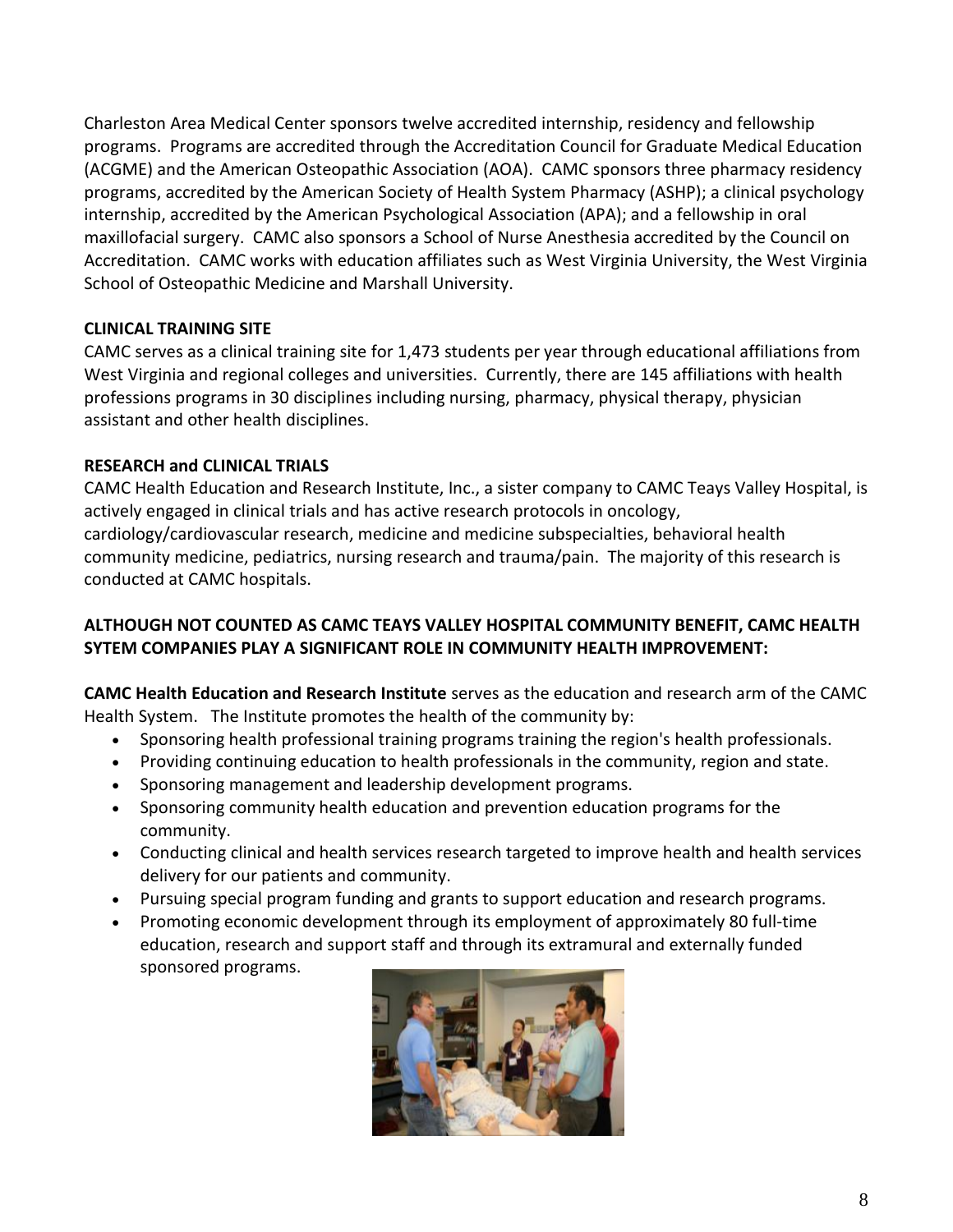## **APPENDIX A**

# **2017 COMMUNITY BENEFIT PROGRAMS FOR CAMC TEAYS VALLEY HOSPITAL**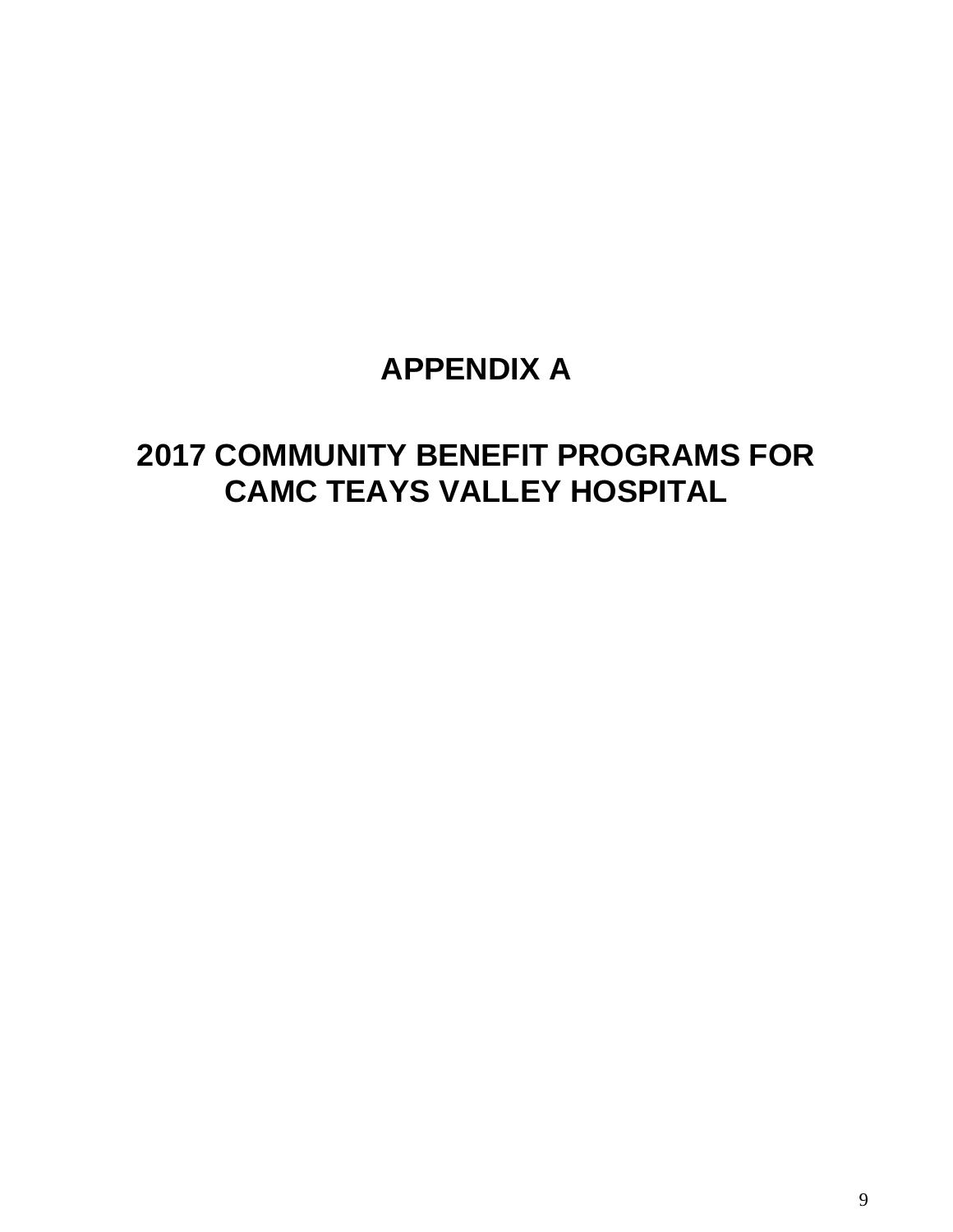## **2015 – 2017 CAMC TEAYS VALLEY HOSPITAL COMMUNITY BENEFIT PLAN IMPLEMENTATION STRATEGY**

The following community health implementation strategies were developed through Steps 1-3 of the Community Support Process. The 2017 progress report follows:

| #1                             | <b>CAMC Teays Valley Hospital</b>                              |
|--------------------------------|----------------------------------------------------------------|
| <b>COMMUNITY HEALTH NEED</b>   | #1 Physical Inactivity                                         |
| <b>IDENTIFIED HEALTH ISSUE</b> | Heart disease and heart attack risks are greater in Putnam     |
|                                | County than West Virginia and the United States (2 times       |
|                                | greater). There are limited exercise opportunities for Cardiac |
|                                | Rehab patients after they have completed the program and       |
|                                | insurance coverage ends.                                       |
| <b>COMMUNITY SERVED</b>        | Patients with cardiac events or at risk for heart disease.     |
| PROGRAM DESCRIPTION            | Provide ongoing exercise program for Cardiac Rehab patients    |
| <b>AND RATIONALE</b>           | after they complete their program.                             |
| <b>STRATEGIC OBJECTIVE</b>     | PROVIDE PHYSICAL ACTIVITY OPPORTUNTIES FOR THE AT RISK         |
|                                | <b>CARDIAC POPULATION</b>                                      |
| <b>GOALS TO ADDRESS THE</b>    | 1. Provide exercise program for patients after they complete   |
| <b>HEALTH NEED</b>             | prescribed cardiac rehab program.                              |
| <b>MEASURE</b>                 | Number of participants in exercise program.<br>$\bullet$       |
| <b>TIMELINE</b>                | Exercise program underway in 2015 and ongoing.                 |
| <b>RESOURCES</b>               | <b>CAMC Teays Valley Hospital operational budget</b>           |
| PARTNERS/COLLABORATORS         | <b>Cardiac Service Line staff at CAMC Memorial Hospital</b>    |
| <b>2017 PROGRESS</b>           | Cardiac Rehab program had 207 participants in 2017.            |
| <b>UPDATE</b>                  |                                                                |

| #2                             | <b>CAMC Teays Valley Hospital</b>                              |
|--------------------------------|----------------------------------------------------------------|
| <b>COMMUNITY HEALTH NEED</b>   | #1 Physical Inactivity, #3 Unhealthy Diet, #4 Drug Use, #4     |
|                                | Tobacco, #4 Alcohol, #8 Melanoma, #9 Poverty                   |
| <b>IDENTIFIED HEALTH ISSUE</b> | Access to primary, emergency and specialty health care         |
| <b>COMMUNITY SERVED</b>        | <b>Putnam County</b>                                           |
| PROGRAM DESCRIPTION            | CAMC Teays Valley Hospital is the only acute care hospital and |
| <b>AND RATIONALE</b>           | provider of 24/7 emergency department services in Putnam       |
|                                | County.                                                        |
| <b>STRATEGIC OBJECTIVE</b>     | PROVIDE ACCESS TO PRIMARY AND SPECIALTY HEALTH CARE FOR        |
|                                | THE SERVICE AREA THROUGH MEDICAL STAFF RECRUITMENT             |
| <b>GOALS TO ADDRESS THE</b>    | 1. Recruit medical staff for high priority community needs.    |
| <b>HEALTH NEED</b>             | 2. Provide or ensure access to needed specialists.             |
|                                | 3. Provide primary care services by placing a primary care     |
|                                | physician in Winfield.                                         |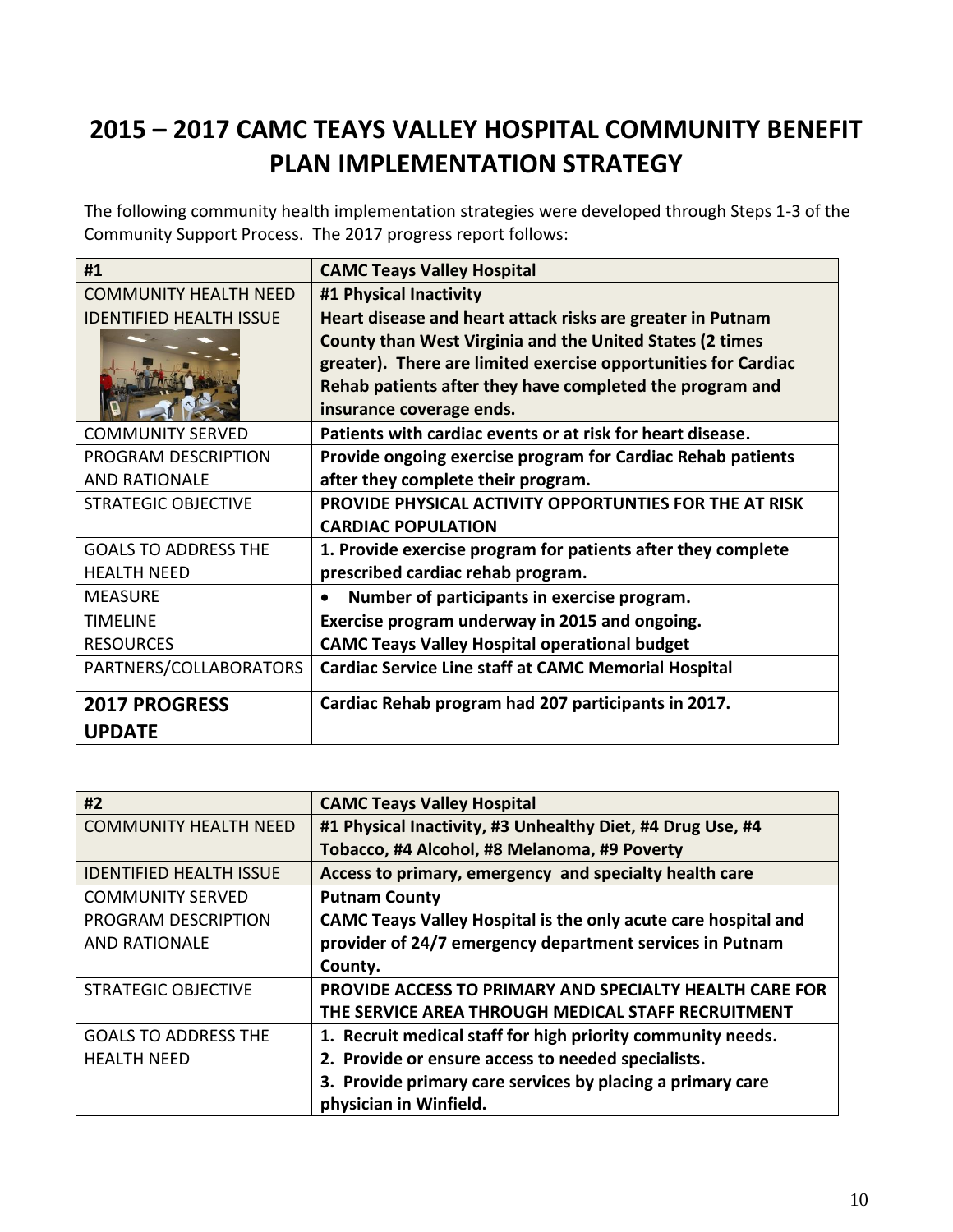| MEASURE TO EVALUATE THE<br><b>IMPACT</b> | Medical Staff recruited to serve community needs based on<br>$\bullet$<br>the Medical Staff Development Plan.                  |
|------------------------------------------|--------------------------------------------------------------------------------------------------------------------------------|
|                                          | Primary Care Practice opened in Winfield in November 2015.<br>$\bullet$                                                        |
| <b>TIMELINE</b>                          | Ongoing                                                                                                                        |
| <b>RESOURCES</b>                         | Medical Staff recruitment and loan expenses; income guarantees;                                                                |
|                                          | <b>Primary Care office practice</b>                                                                                            |
| PARTNERS/COLLABORATORS                   | <b>CAMC</b>                                                                                                                    |
| <b>2017 PROGRESS</b><br><b>UPDATE</b>    | We have recruited a general surgeon and are actively recruiting<br>neurology, urology, oncology, orthopedics and primary care. |

| #3                             | <b>CAMC Teays Valley Hospital</b>                                         |
|--------------------------------|---------------------------------------------------------------------------|
| <b>COMMUNITY HEALTH NEED</b>   | #4 Drug Use - Heroin and Prescription                                     |
| <b>IDENTIFIED HEALTH ISSUE</b> | <b>Drug Use in Children and Teens</b>                                     |
| <b>COMMUNITY SERVED</b>        | <b>Putnam County</b>                                                      |
| PROGRAM DESCRIPTION            | The Putnam County Juvenile Drug Court is a cooperative effort of          |
| <b>AND RATIONALE</b>           | the juvenile justice, social services, law enforcement and                |
|                                | education systems. Its purpose is to divert non-violent youths            |
|                                | ages 10 to 17 who abuse alcohol or drugs from the juvenile court          |
|                                | system into an intensive, individualized process that includes            |
|                                | parental involvement and cooperation. Each youth is monitored             |
|                                | and coached for drug use, school attendance, grades and                   |
|                                | relationships with family and peers.                                      |
| <b>STRATEGIC OBJECTIVE</b>     | DIVERT NON-VIOLENT YOUTH WHO ABUSE ALCOHOL AND DRUGS                      |
|                                | TO A DRUG AND ALCOHOL FREE FUTURE                                         |
| <b>GOALS TO ADDRESS THE</b>    | Provide financial support to the Putnam County Juvenile Drug<br>$\bullet$ |
| <b>HEALTH NEED</b>             | Court.                                                                    |
|                                | Provide leadership and sustainability to the program through<br>$\bullet$ |
|                                | the Administrator serving on the Board of Directors.                      |
| <b>MEASURE TO EVALUATE THE</b> | Percent of youth who complete the year-long program.<br>$\bullet$         |
| <b>IMPACT</b>                  | Percent drug and alcohol free at one, two and five years.                 |
| <b>TIMELINE</b>                | 2015-2017                                                                 |
| <b>RESOURCES</b>               | <b>CAMC Teays Valley Hospital community benefit budget</b>                |
| PARTNERS/COLLABORATORS         | Prestera                                                                  |
|                                | PsyMed                                                                    |
|                                | <b>Putnam County Youth Reporting Center</b>                               |
|                                | <b>Prosecuting Attorney's Office</b>                                      |
|                                | <b>Probation Department</b>                                               |
|                                | <b>Sheriff's Department</b>                                               |
|                                | <b>Circuit Judge</b>                                                      |
|                                | <b>Board of Education</b>                                                 |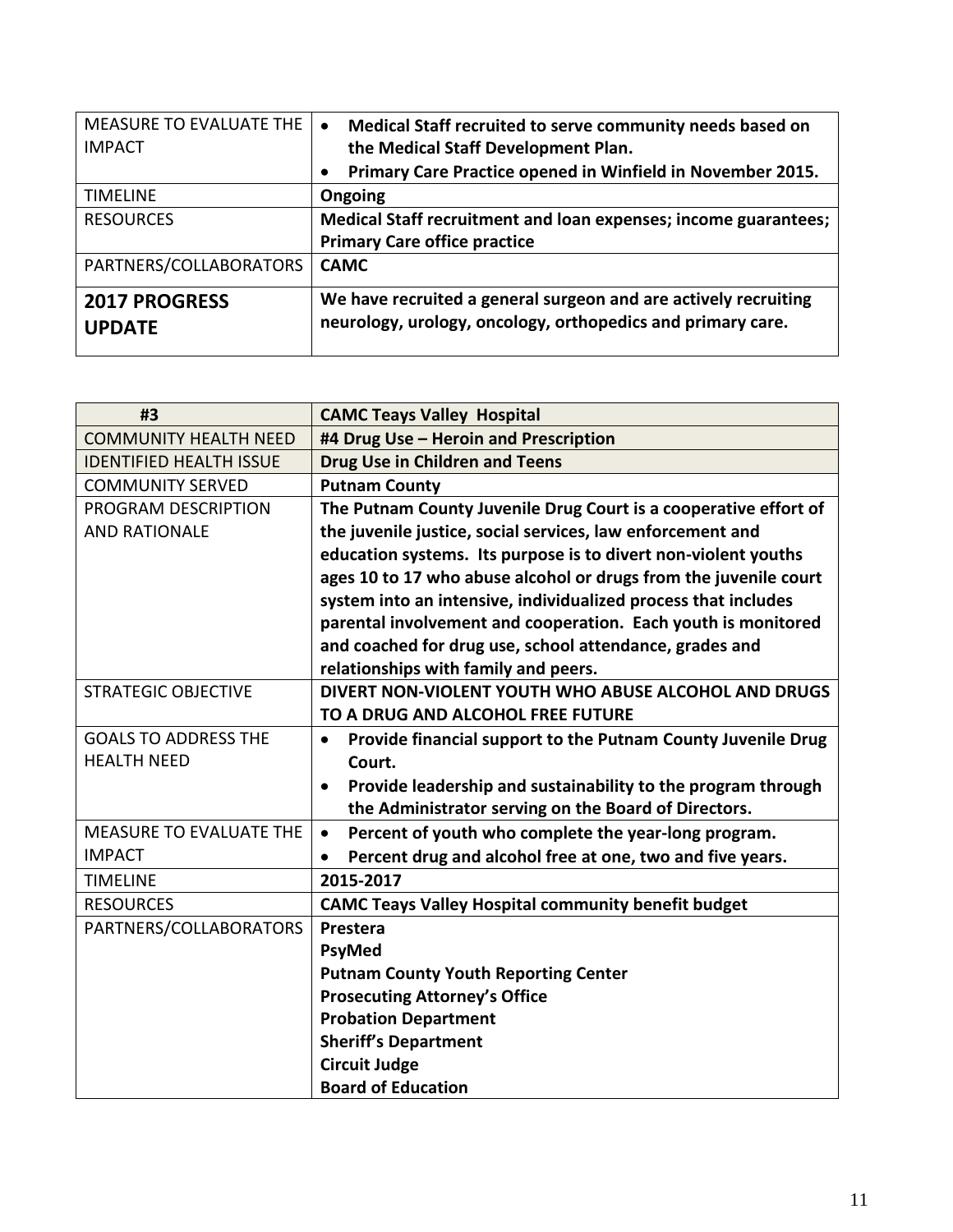|                      | <b>WVDHHR</b><br>Putnam County Health Department           |
|----------------------|------------------------------------------------------------|
| <b>2017 PROGRESS</b> | The program graduated 10-15 students with a continued very |
| <b>UPDATE</b>        | high success rate.                                         |

| #4                             | <b>CAMC Teays Valley Hospital</b>                                           |
|--------------------------------|-----------------------------------------------------------------------------|
| <b>COMMUNITY HEALTH NEED</b>   | <b>First Responder Service (from internal CAMC Teays Valley</b>             |
|                                | <b>Hospital analysis)</b>                                                   |
| <b>IDENTIFIED HEALTH ISSUE</b> | <b>Medical Supplies for Emergency Situations in Putnam County</b>           |
| <b>COMMUNITY SERVED</b>        | <b>Putnam County</b>                                                        |
| <b>PROGRAM</b>                 | CAMC Teays had a request from one elementary school in the                  |
| <b>DESCRIPTION</b>             | county for first aid/first responder kits for each classroom. With          |
| <b>AND</b>                     | the number of storms and tornado threats in the county and the              |
| <b>RATIONALE</b>               | increased frequency of active shooter occurrences, CAMC Teays               |
|                                | recognized this as a broader need for all schools in the county             |
|                                | and completed this in 2014. In 2015 will expand the program to              |
|                                | provide kits and training to all Putnam County Libraries.                   |
| <b>STRATEGIC OBJECTIVE</b>     | PROVIDE MEDICAL SUPPLIES FOR EACH PUTNAM COUNTY                             |
|                                | <b>LIBRARY FOR USE IN EMERGENCY SITUATIONS</b>                              |
| <b>GOALS TO ADDRESS THE</b>    | The CEO of CAMC Teays will meet with the Putnam County<br>$\bullet$         |
| <b>HEALTH NEED</b>             | library system and the Director of Emergency Services to                    |
|                                | implement a county wide systematic approach for medical                     |
|                                | supplies.                                                                   |
| <b>MEASURE TO EVALUATE THE</b> | Medical supplies and training provided for each library in<br>$\bullet$     |
| <b>IMPACT</b>                  | <b>Putnam County.</b>                                                       |
|                                | Additional locations identified and medical supplies provided.<br>$\bullet$ |
| <b>TIMELINE</b>                | 2015 - Libraries                                                            |
|                                | 2016 and 2017 - Additional sites identified                                 |
| <b>RESOURCES</b>               | <b>CAMC Teays community benefit budget</b>                                  |
| PARTNERS/COLLABORATORS         | <b>Putnam County Schools</b>                                                |
|                                | <b>Emergency Services</b>                                                   |
|                                | <b>Sheriff Department of Putnam County</b>                                  |
|                                | <b>Library System</b>                                                       |
|                                | <b>Putnam County Health Department</b>                                      |
| <b>2017 PROGRESS</b>           | Medical bags were distributed to individual police officers.                |
| <b>UPDATE</b>                  |                                                                             |

| #5                    | <b>CAMC Teays Valley Hospital</b>                                            |
|-----------------------|------------------------------------------------------------------------------|
| COMMUNITY HEALTH NEED | $\parallel$ #2 Afterschool Hunger – Children, #9 Poverty – Including lack of |
|                       | food                                                                         |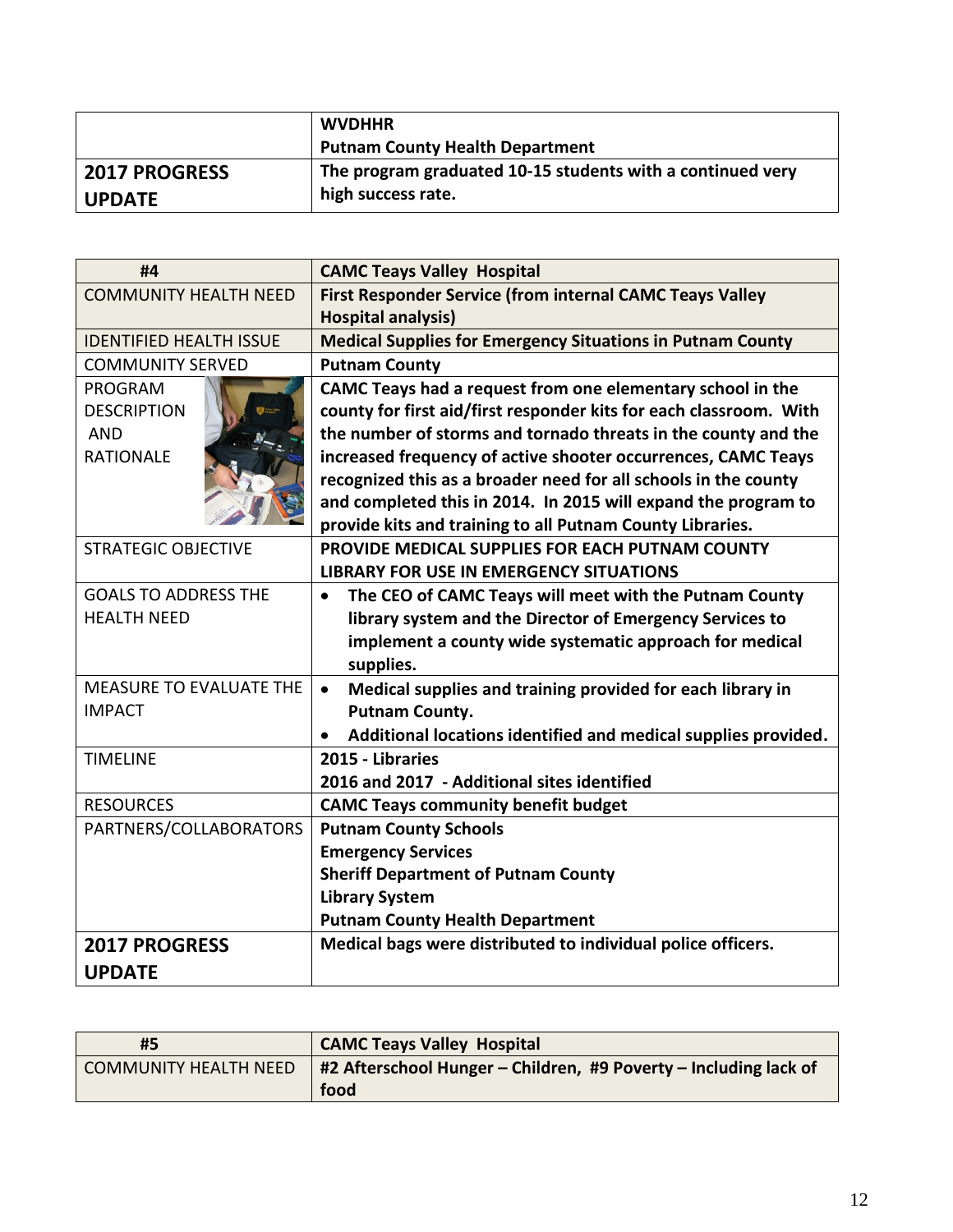| <b>IDENTIFIED HEALTH ISSUE</b> | Children needing food in the summer when school is not in session |
|--------------------------------|-------------------------------------------------------------------|
| <b>COMMUNITY SERVED</b>        | <b>Putnam County low income children</b>                          |
| PROGRAM DESCRIPTION            | Hunger is a health issue and a social determinant of health. A    |
| <b>AND RATIONALE</b>           | number of Putnam County households are considered food            |
|                                | insecure, a condition that adds to the cost of health care every  |
|                                | year.                                                             |
|                                |                                                                   |
|                                |                                                                   |
| <b>STRATEGIC OBJECTIVE</b>     | <b>PROVIDE FOOD TO LOW INCOME CHILDREN DURING THE</b>             |
|                                | SUMMER THROUGH THE BACKPACK BUDDY PROGRAM                         |
| <b>GOALS TO ADDRESS THE</b>    | Distribute food to needy children by mail during the summer.      |
| <b>HFALTH NFFD</b>             |                                                                   |
| <b>MEASURE TO EVALUATE THE</b> | Number served.<br>$\bullet$                                       |
| <b>IMPACT</b>                  |                                                                   |
| <b>TIMELINE</b>                | Begin in 2015 and offer annually                                  |
| <b>RESOURCES</b>               | <b>CAMC Teays Valley Hospital community benefit budget and</b>    |
|                                | donated time to pack boxes for mailing.                           |
| PARTNERS/COLLABORATORS         | <b>United Way of Central West Virginia</b>                        |
|                                | Local businesses and civic organizations                          |
| <b>2017 PROGRESS</b>           | Provided funding of \$2,000 and support for packing boxes for     |
| <b>UPDATE</b>                  | mailing.                                                          |

| #6                             | <b>CAMC Teays Valley Hospital</b>                               |
|--------------------------------|-----------------------------------------------------------------|
| <b>COMMUNITY HEALTH NEED</b>   | #8 Melanoma                                                     |
| <b>IDENTIFIED HEALTH ISSUE</b> | The incidence rate of melanoma in Putnam County was 34.1 from   |
|                                | 2008-2012. The state rate was 21.1 and the US rate was 19.9.    |
| <b>COMMUNITY SERVED</b>        | <b>Putnam County residents</b>                                  |
| PROGRAM DESCRIPTION            | Provide education and screening at the Woman Up Conference      |
| <b>AND RATIONALE</b>           | held annually by the Putnam County Chamber of Commerce          |
| <b>STRATEGIC OBJECTIVE</b>     | <b>INCREASE KNOWLEDGE ABOUT MELANOMA AND THE</b>                |
|                                | <b>IMPORTANCE OF PREVENTION AND SCREENING</b>                   |
| <b>GOALS TO ADDRESS THE</b>    | Participate in the Woman Up Conference focusing on<br>$\bullet$ |
| <b>HEALTH NEED</b>             | melanoma.                                                       |
| <b>MEASURE TO EVALUATE THE</b> | Number educated.<br>$\bullet$                                   |
| <b>IMPACT</b>                  | Number screened.<br>$\bullet$                                   |
|                                | <b>Number of referrals.</b>                                     |
| <b>TIMELINE</b>                | 2017                                                            |
| <b>RESOURCES</b>               | <b>CAMC Teays Valley Hospital community benefit budget</b>      |
| PARTNERS/COLLABORATORS         | <b>CAMC Cancer Center</b>                                       |
|                                | <b>American Cancer Society</b>                                  |
|                                | <b>Putnam County Health Department</b>                          |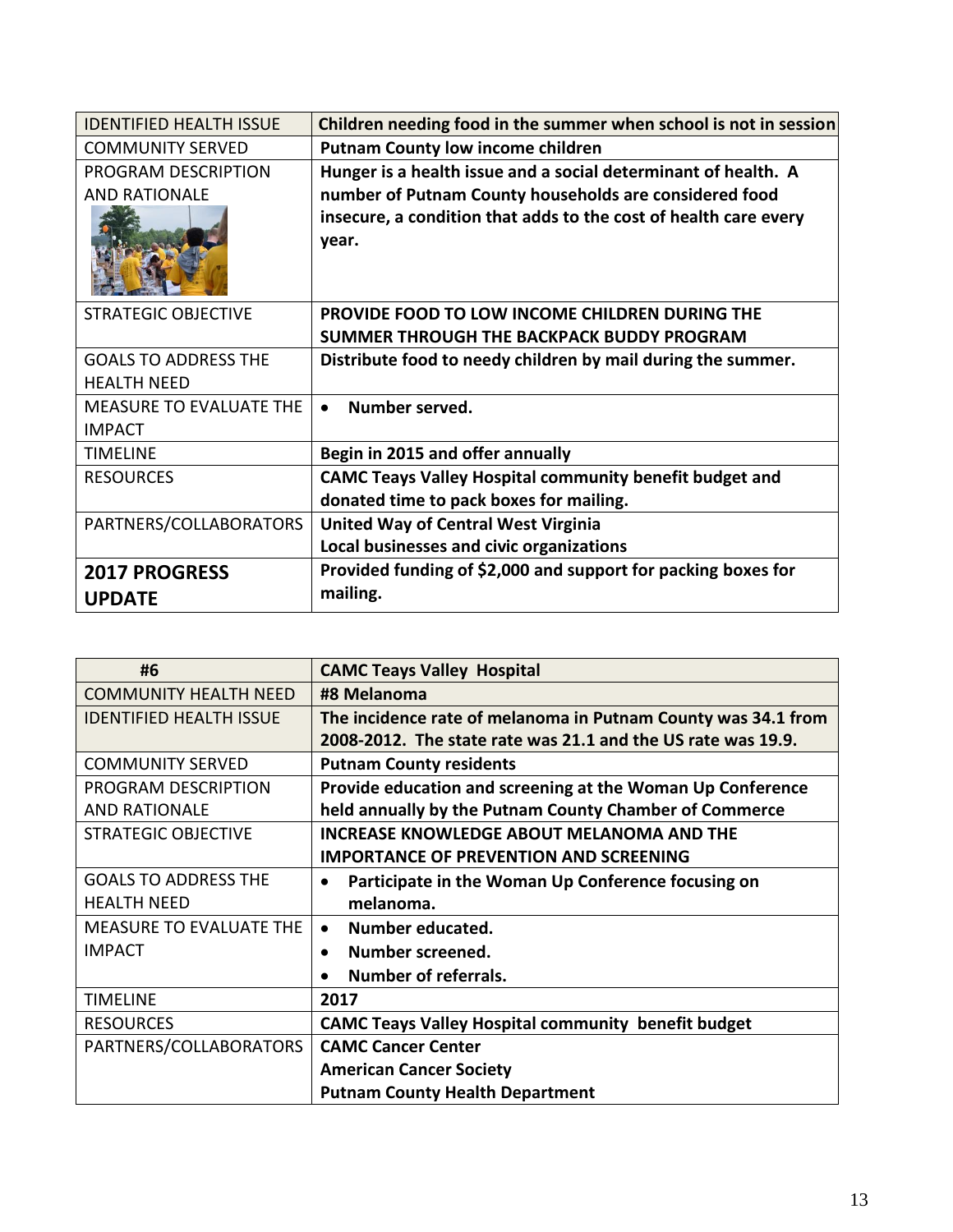| <b>2017 PROGRESS</b> | We are actively recruiting a full-time oncologist to work in Teays |
|----------------------|--------------------------------------------------------------------|
| <b>UPDATE</b>        | Valley.                                                            |

| #7                             | <b>CAMC Teays Valley Hospital</b>                                      |
|--------------------------------|------------------------------------------------------------------------|
| <b>COMMUNITY HEALTH NEED</b>   | #1 Physical Inactivity, #3 Unhealthy Diet, #4 Tobacco                  |
| <b>IDENTIFIED HEALTH ISSUE</b> | There is a need to modify risk factors for cardiovascular disease.     |
|                                | Heart disease and heart attack risks are greater in Putnam             |
|                                | County than West Virginia and the United States (2 times               |
|                                | greater). Comprehensive risk factor modification will reduce risk      |
|                                | and will require greater access to primary, emergency, and             |
|                                | specialty health care as well as partnerships with other               |
|                                | community members to increase awareness and opportunities              |
|                                | for healthier lifestyles.                                              |
| <b>COMMUNITY SERVED</b>        | Putnam County residents who are at risk for cardiovascular             |
|                                | disease and those with cardiovascular events.                          |
| PROGRAM DESCRIPTION            | Comprehensive risk factor identification and modification to           |
| <b>AND RATIONALE</b>           | prevent cardiovascular events.                                         |
| <b>STRATEGIC OBJECTIVE</b>     | <b>INCREASE IDENTIFICATION AND AWARENESS OF</b>                        |
|                                | CARDIOVASCLAR DISEASE; INCREASE PHYSICAL ACTIVITY FOR THE              |
|                                | <b>AT RISK POPULATION</b>                                              |
| <b>GOALS TO ADDRESS THE</b>    | Provide community-wide and office-based information on<br>$\bullet$    |
| <b>HEALTH NEED</b>             | modifying cardiovascular disease risk.                                 |
|                                | Work with community partners to focus on modifiable risk<br>$\bullet$  |
|                                | factors (tobacco, obesity, diet, exercise).                            |
|                                | Offer a Walk for Heart Health for the community to create<br>$\bullet$ |
|                                | awareness of heart disease in Putnam County.                           |
| MEASURE TO EVALUATE THE        | Number of patients counseled as part of a risk reduction<br>$\bullet$  |
| <b>IMPACT</b>                  | program.                                                               |
|                                | Number of community media messages to raise awareness of<br>$\bullet$  |
|                                | cardiovascular disease.                                                |
|                                | Number of participants in exercise program(s).<br>$\bullet$            |
|                                | Walk for Heart Health held a number of participants.                   |
| <b>TIMELINE</b>                | Develop plan in 2016; implement and measure in 2017; improve           |
|                                | in 2018                                                                |
| <b>RESOURCES</b>               | To be determined                                                       |
| PARTNERS/COLLABORATORS         | <b>Putnam County Health Department</b>                                 |
|                                | <b>United Way Putnam County Advisory Group</b>                         |
| <b>2017 PROGRESS</b>           | <b>CAMC Teays Cardiac Rehab participated in two American Heart</b>     |
| <b>UPDATE</b>                  | Association Heart Walks in 2017. There were 18 participants in         |
|                                | April and 14 in September.                                             |
|                                |                                                                        |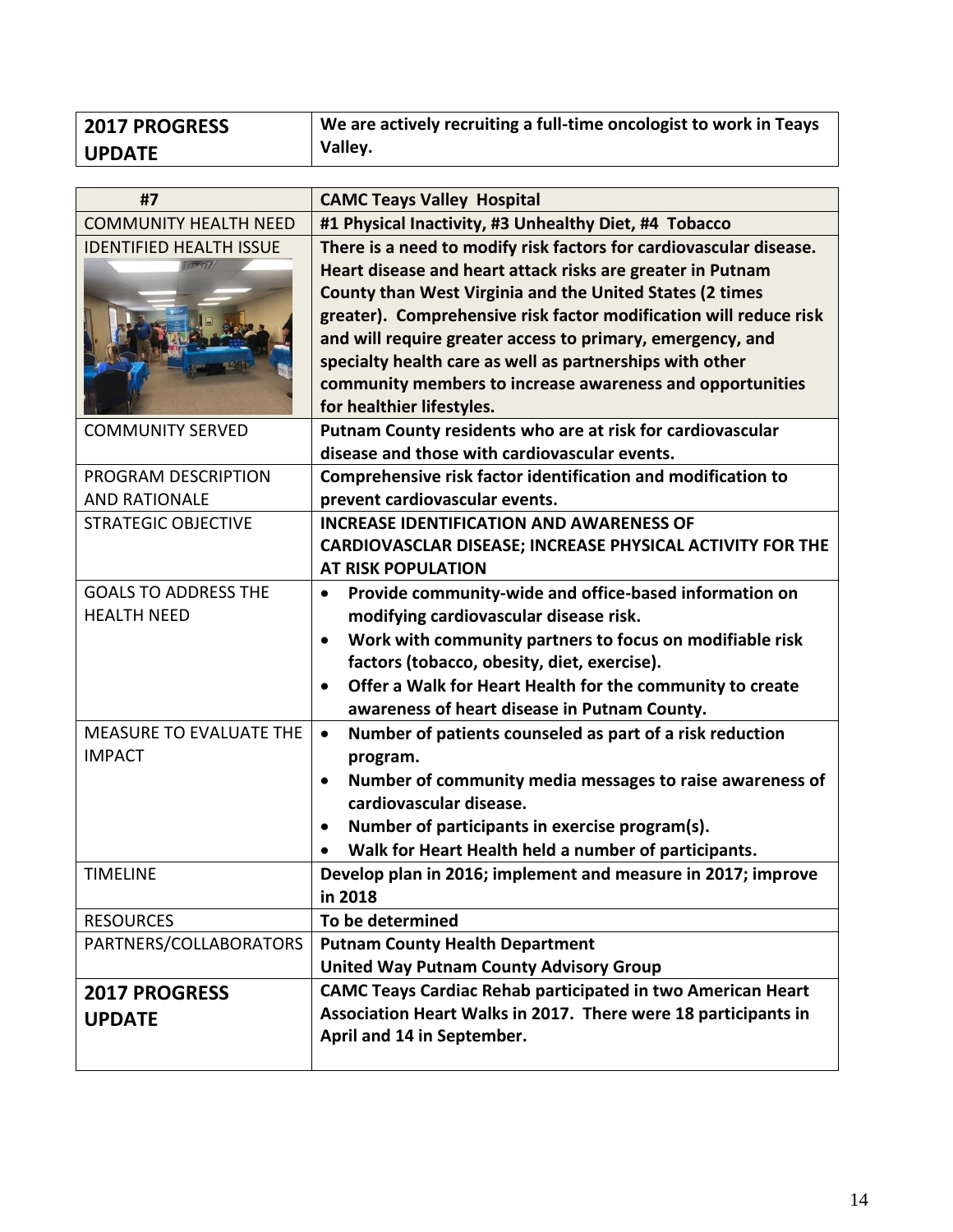## **2017CAMC Teays Valley Hospital Community Benefit Activities**

#### **Community Health Improvement Services (A)**

**Community Health Education (A1)**

#### **WV Health Occupations Students of America (HOSA)**

**Revenues:** 0 **Benefit:** 17,500

| www.licaltii Occupations Students of America (1103A) |                                                                                                                     |                 |          |                |                |
|------------------------------------------------------|---------------------------------------------------------------------------------------------------------------------|-----------------|----------|----------------|----------------|
|                                                      | Description: Provided a clinical judge for the West Virginia Health Occupations Students of America's annual skills |                 |          |                |                |
|                                                      | competition.                                                                                                        |                 |          |                |                |
| Category:                                            | A1                                                                                                                  |                 |          |                | hosa.ore       |
| Objective:                                           | nosa<br>Provide support to WV HOSA who works with area students interested in healthcare                            |                 |          |                |                |
|                                                      | professions to develop leadership and academic skills.                                                              |                 |          |                |                |
| Persons:                                             | 45                                                                                                                  |                 |          |                |                |
| <b>Expenses:</b>                                     | 350                                                                                                                 |                 |          |                |                |
| Revenues: 0                                          |                                                                                                                     |                 |          |                |                |
| <b>Benefit:</b>                                      | - 350                                                                                                               |                 |          |                |                |
|                                                      |                                                                                                                     | <b>Expenses</b> | Revenues | <b>Benefit</b> | <b>Persons</b> |
| *** Community Health Education                       |                                                                                                                     | 350             | 0        | 350            | 45             |
| <b>Community Based Clinical Services (A2)</b>        |                                                                                                                     |                 |          |                |                |
| Camp Kno Koma                                        |                                                                                                                     |                 |          |                |                |
| Description:                                         | Provided nursing staff and supplies for Camp Kno Koma, a children's camp for diabetic children ages                 |                 |          |                |                |
|                                                      | 7 - 15. Nurses provided nursing care and diabetes education for the camp.                                           |                 |          |                |                |
| Category:                                            | A2                                                                                                                  |                 |          |                |                |
| Objective:                                           | Provide a safe camping experience for diabetic children and provide diabetes education to the                       |                 |          |                |                |
|                                                      | children.                                                                                                           |                 |          |                |                |
| Persons:                                             | 142                                                                                                                 |                 |          |                |                |
| <b>Expenses:</b>                                     | 17,281                                                                                                              |                 |          |                |                |
| <b>Revenues:</b>                                     | 0                                                                                                                   |                 |          |                |                |
| Benefit: 17,281                                      |                                                                                                                     |                 |          |                |                |
| <b>Flu Shot Clinic</b>                               |                                                                                                                     |                 |          |                |                |
| Description:                                         | Free Flu Shot Clinic provided to the community for ages 6 months and older.                                         |                 |          |                |                |
| Category:                                            | A <sub>2</sub>                                                                                                      |                 |          |                |                |
| Objective:                                           | Participants will increase their resistance to the flu virus.                                                       |                 |          |                |                |
| Persons:                                             | 95                                                                                                                  |                 |          |                |                |
| Expenses:                                            | 1,683                                                                                                               |                 |          |                |                |
| <b>Revenues:</b>                                     | 0                                                                                                                   |                 |          |                |                |
| <b>Benefit:</b>                                      | 1,683                                                                                                               |                 |          |                |                |
| <b>Free Sports Physicals for Students</b>            |                                                                                                                     |                 |          |                |                |
| Description:                                         | Conducted sports physicals and evaluations for all area middle school, high school, and college                     |                 |          |                |                |
|                                                      | students.                                                                                                           |                 |          |                |                |
| Category:                                            | A <sub>2</sub>                                                                                                      |                 |          |                |                |
| <b>Community Need:</b>                               | <b>Physical Inactivity</b>                                                                                          |                 |          |                |                |
| Objective:                                           | To ensure that area children can safely compete in our community's organized sports programs.                       |                 |          |                |                |
| Persons:                                             | 145                                                                                                                 |                 |          |                |                |
| <b>Expenses:</b>                                     | 17,500                                                                                                              |                 |          |                |                |

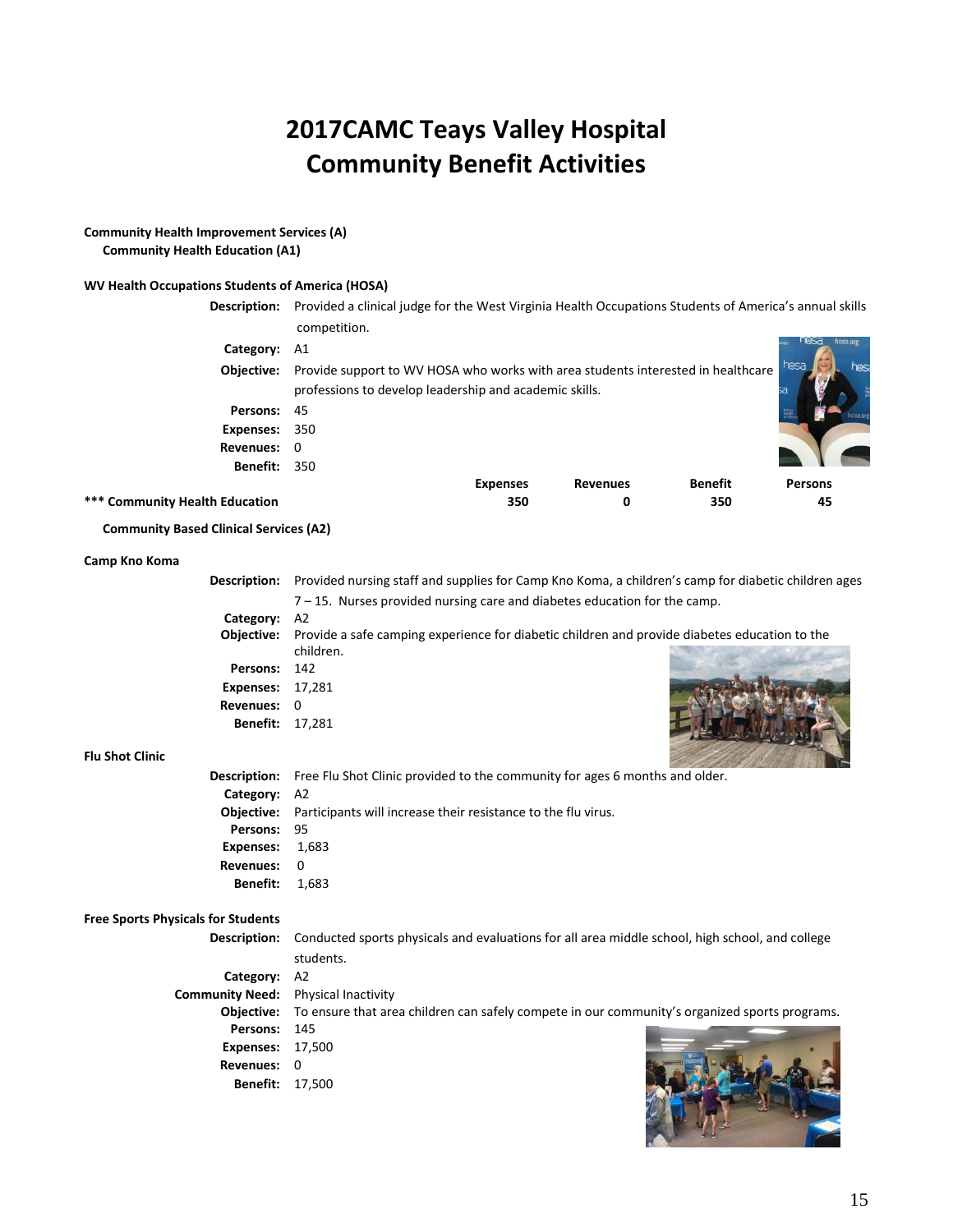| Orthopedic Physician Coverage for Area High School and College Sporting Events |                                                                                                                                                                                                          |                            |                      |                           |                       |
|--------------------------------------------------------------------------------|----------------------------------------------------------------------------------------------------------------------------------------------------------------------------------------------------------|----------------------------|----------------------|---------------------------|-----------------------|
| Description:                                                                   | Provided onsite orthopedic physician coverage for athletes, cheerleaders and band members.                                                                                                               |                            |                      |                           |                       |
| Category:                                                                      | A <sub>2</sub>                                                                                                                                                                                           |                            |                      |                           |                       |
|                                                                                | Objective: On site health care coverage for area athletes.                                                                                                                                               |                            |                      |                           |                       |
| Persons:                                                                       | 210                                                                                                                                                                                                      |                            |                      |                           |                       |
| <b>Expenses: 28,000</b>                                                        |                                                                                                                                                                                                          |                            |                      |                           |                       |
| <b>Revenues:</b>                                                               | $\mathbf 0$                                                                                                                                                                                              |                            |                      |                           |                       |
| <b>Benefit: 28,000</b>                                                         |                                                                                                                                                                                                          |                            |                      |                           |                       |
|                                                                                |                                                                                                                                                                                                          | <b>Expenses</b>            | <b>Revenues</b>      | <b>Benefit</b>            | <b>Persons</b>        |
| *** Community Based Clinical Services                                          |                                                                                                                                                                                                          | 64,464                     | 0                    | 64,464                    | 592                   |
| <b>Health Care Support Services (A3)</b>                                       |                                                                                                                                                                                                          |                            |                      |                           |                       |
| <b>Enrollment Assistance for Patients &amp; Families for Health Coverage</b>   |                                                                                                                                                                                                          |                            |                      |                           |                       |
| Description:                                                                   | Patient Accounts provides support to patients for enrollment in government programs or in<br>obtaining charity care. Financial Counselors address the charity process for CAMC Teays Valley<br>patients. |                            |                      |                           |                       |
| Category:                                                                      | A <sub>3</sub>                                                                                                                                                                                           |                            |                      |                           |                       |
| Objective:                                                                     | Help patients find a means of paying for their healthcare.                                                                                                                                               |                            |                      |                           |                       |
| Persons:                                                                       | 170                                                                                                                                                                                                      |                            |                      |                           |                       |
| <b>Expenses:</b>                                                               | 39,520                                                                                                                                                                                                   |                            |                      |                           |                       |
| <b>Revenues:</b>                                                               | $\Omega$                                                                                                                                                                                                 |                            |                      |                           |                       |
| <b>Benefit:</b>                                                                | 39,520                                                                                                                                                                                                   |                            |                      |                           |                       |
| *** Health Care Support Services                                               |                                                                                                                                                                                                          | <b>Expenses</b><br>39,520  | <b>Revenues</b><br>0 | <b>Benefit</b><br>39,520  | <b>Persons</b><br>170 |
| **** Community Health Improvement Services                                     |                                                                                                                                                                                                          | <b>Expenses</b><br>104,334 | <b>Revenues</b><br>0 | <b>Benefit</b><br>104,334 | <b>Persons</b><br>807 |
| Financial and In-Kind Contributions (E)<br><b>Cash Donations (E1)</b>          |                                                                                                                                                                                                          |                            |                      |                           |                       |
| <b>American Heart Association Fund Raising Event</b>                           |                                                                                                                                                                                                          |                            |                      |                           |                       |
| Description:                                                                   | A fundraising event for the American Heart Association heart health walks.                                                                                                                               |                            |                      |                           |                       |
| Category:                                                                      | E1                                                                                                                                                                                                       |                            |                      |                           |                       |
| Objective:                                                                     | To promote exercise, health awareness and raise money for the battle against heart disease.                                                                                                              |                            |                      |                           |                       |
| Persons:                                                                       | 44                                                                                                                                                                                                       |                            |                      |                           |                       |
| Expenses: 2,335                                                                |                                                                                                                                                                                                          |                            |                      |                           |                       |
| Revenues:                                                                      | 0                                                                                                                                                                                                        |                            |                      |                           |                       |

**Civic Affairs Donations**

**Benefit:** 2,335

**Expenses:** 15,962 **Revenues:** 0 **Benefit:** 15,962

**Description:** Donations made to local civic organizations to promote the health and well-being of the community. The hospital provided donations to the following activities: Putnam County Parks and Recreation, the City of Hurricane, the United Way's Backpack Buddy Food Program, the Putnam County Chamber of Commerce, Putnam County Fair, Putnam County Amateur Radio Emergency Services, Putnam Aging, Hospice, Tri-County YMCA, Girl Scouts, Brothers in Blue First Responders Senior Food Program, and the Battle in the Gorge EMS Competition. **Category:** E1 **Objective:** To promote education, health and well-being in the community. **Persons:** 4,500

16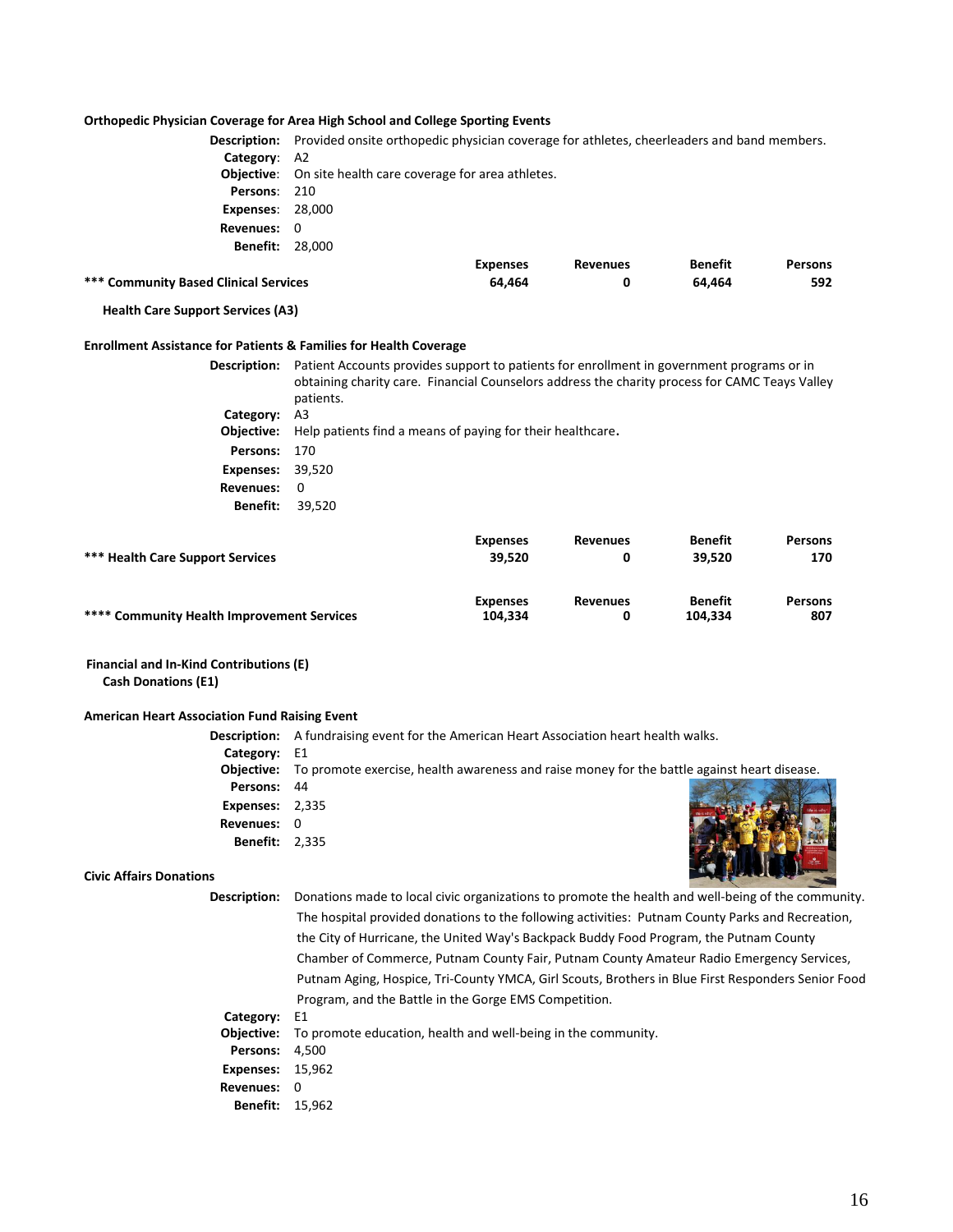| <b>Purchase of LUCAS Device</b>                                                                 |                                                                                                    |                 |                 |                |                |
|-------------------------------------------------------------------------------------------------|----------------------------------------------------------------------------------------------------|-----------------|-----------------|----------------|----------------|
| Description:                                                                                    | Provided funding for the Putnam County Commission to acquire the LUCAS Chest Compression           |                 |                 |                |                |
|                                                                                                 | System for Hurricane EMS. The device provides automatic chest compressions and can be applied      |                 |                 |                |                |
|                                                                                                 | to the patient in less than 20 seconds.                                                            |                 |                 |                |                |
| Category:                                                                                       | E1                                                                                                 |                 |                 |                |                |
| Objective:                                                                                      | To aid first responders in saving lives.                                                           |                 |                 |                |                |
| Persons:                                                                                        | N/A                                                                                                |                 |                 |                |                |
| <b>Expenses:</b>                                                                                | 540                                                                                                |                 |                 |                |                |
| Revenues: 0                                                                                     |                                                                                                    |                 |                 |                |                |
| Benefit:                                                                                        | 540                                                                                                |                 |                 |                |                |
| Sponsorship of Various High School Middle School, Elementary School Athletic Teams/Clubs/Events |                                                                                                    |                 |                 |                |                |
| Description:                                                                                    | Cash donations to provide children attending area schools with sporting equipment to promote       |                 |                 |                |                |
|                                                                                                 | exercise and healthy lifestyles. Items purchased were athletic shoes for low income children,      |                 |                 |                |                |
|                                                                                                 | archery equipment, playground equipment, cheerleading equipment, pedometers and uniforms.          |                 |                 |                |                |
| Category:                                                                                       | E1                                                                                                 |                 |                 |                |                |
| Objective:                                                                                      | To promote exercise and provide an opportunity for low income and other children to participate in |                 |                 |                |                |
|                                                                                                 | sports activities in the local community.                                                          |                 |                 |                |                |
| Persons: 805                                                                                    |                                                                                                    |                 |                 |                |                |
| Expenses: 5,320                                                                                 |                                                                                                    |                 |                 |                |                |
| Revenues: 0                                                                                     |                                                                                                    |                 |                 |                |                |
| <b>Benefit: 5,320</b>                                                                           |                                                                                                    |                 |                 |                |                |
|                                                                                                 |                                                                                                    | <b>Expenses</b> | <b>Revenues</b> | <b>Benefit</b> | <b>Persons</b> |
| *** Cash Donations                                                                              |                                                                                                    | 24,157          | 0               | 24,157         | 5,349          |
|                                                                                                 |                                                                                                    |                 |                 |                |                |
|                                                                                                 |                                                                                                    | <b>Expenses</b> | <b>Revenues</b> | <b>Benefit</b> | <b>Persons</b> |
| **** Financial and In-Kind Contributions                                                        |                                                                                                    | 24,157          | 0               | 24,157         | 5,349          |
|                                                                                                 |                                                                                                    |                 |                 |                |                |
| <b>Community Building Activities (F)</b><br><b>Community Support (F3)</b>                       |                                                                                                    |                 |                 |                |                |
| <b>Community Board Participation by CAMC Teays Valley Administration</b>                        |                                                                                                    |                 |                 |                |                |
| Description:                                                                                    | Randy Hodges, Administrator, served on the board of the Putnam County Chamber of Commerce,         |                 |                 |                |                |
|                                                                                                 | Maura Rae Kuhl AED Foundation, Region 2 Workforce Development, and Board of the Putnam             |                 |                 |                |                |
|                                                                                                 | County Drug Court.                                                                                 |                 |                 |                |                |
|                                                                                                 |                                                                                                    |                 |                 |                |                |
|                                                                                                 | Wanda Marks, Patient Flow Coordinator, served on the Juvenile Diabetes Research Foundation and     |                 |                 |                |                |
|                                                                                                 |                                                                                                    |                 |                 |                |                |
|                                                                                                 | Putnam County Nursing Advisory Committee.                                                          |                 |                 |                |                |
|                                                                                                 | Dr. Kenneth McNeil provided volunteer physician services at the West Virginia Health Right free    |                 |                 |                |                |
|                                                                                                 | clinic.                                                                                            |                 |                 |                |                |
|                                                                                                 |                                                                                                    |                 |                 |                |                |
|                                                                                                 | Carol Williams, Nurse Manager, served on the Putnam county Nursing Advisory Committee.             |                 |                 |                |                |
|                                                                                                 |                                                                                                    |                 |                 |                |                |
| Category:<br>Objective:                                                                         | F <sub>3</sub><br>To provide the community with management expertise and health care knowledge.    |                 |                 |                |                |
| Persons:                                                                                        |                                                                                                    |                 |                 |                |                |
| Expenses: 5,262                                                                                 |                                                                                                    |                 |                 |                |                |
|                                                                                                 |                                                                                                    |                 |                 |                |                |

**Revenues:** 0 **Benefit: 5**,262

17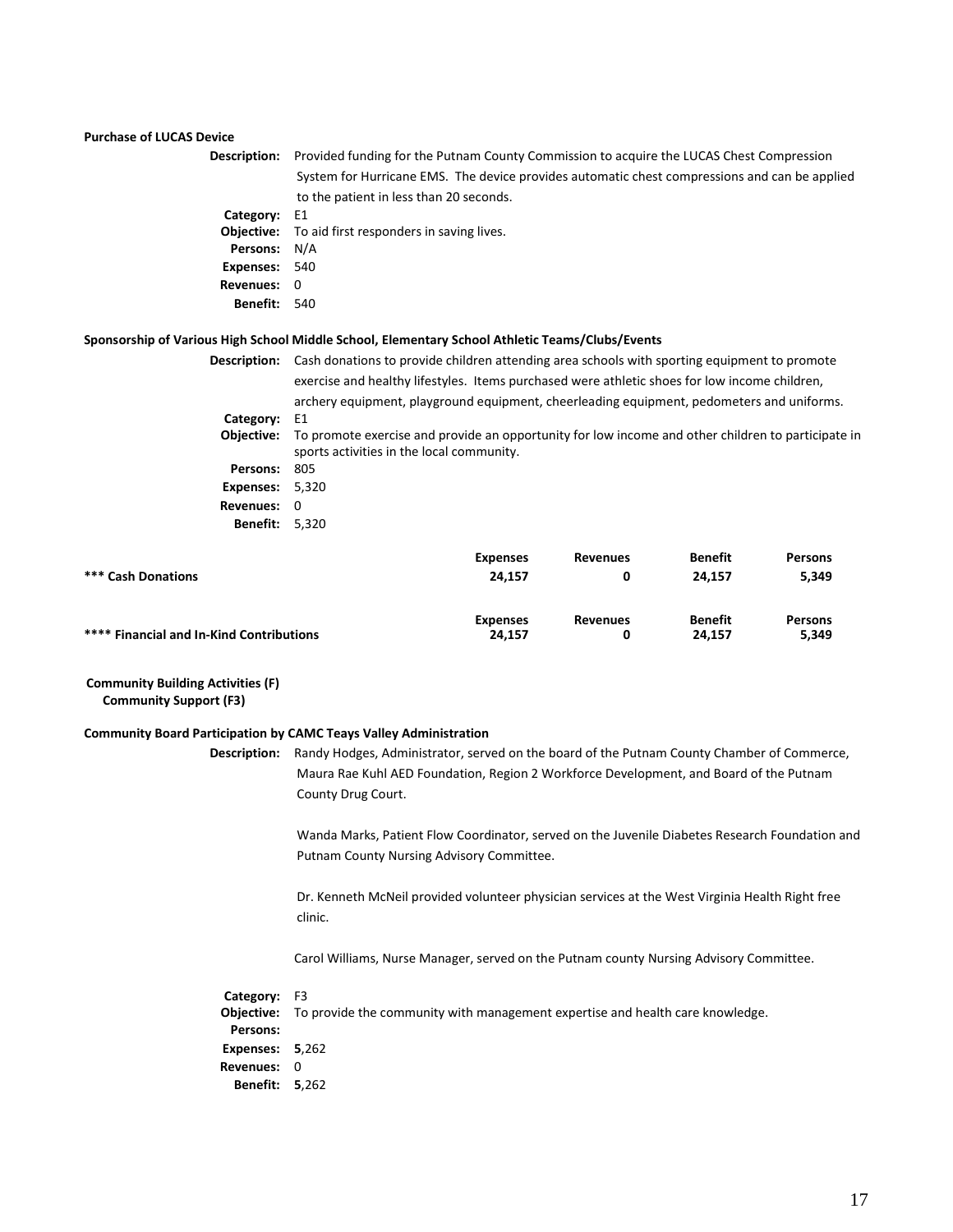| *** Community Support                                                                   |                                                                                                                        | <b>Expenses</b><br>5,262                                                                          | <b>Revenues</b><br>0 | <b>Benefit</b><br>5,262 | <b>Persons</b><br>0 |  |
|-----------------------------------------------------------------------------------------|------------------------------------------------------------------------------------------------------------------------|---------------------------------------------------------------------------------------------------|----------------------|-------------------------|---------------------|--|
| <b>Workforce Development (F8)</b>                                                       |                                                                                                                        |                                                                                                   |                      |                         |                     |  |
| <b>Medical Explorers</b>                                                                |                                                                                                                        |                                                                                                   |                      |                         |                     |  |
| Description:                                                                            | A program designed to introduce youth in Putnam County who are 14 years of age and have                                |                                                                                                   |                      |                         |                     |  |
|                                                                                         | completed the 8th grade or are ages 15 to 20 and have designated health care as their health cluster                   |                                                                                                   |                      |                         |                     |  |
|                                                                                         | to the health care environment.                                                                                        |                                                                                                   |                      |                         |                     |  |
| Category:                                                                               | F8                                                                                                                     |                                                                                                   |                      |                         |                     |  |
| <b>Community Need:</b>                                                                  | Tobacco, Parental Oversight, Drug Use                                                                                  |                                                                                                   |                      |                         |                     |  |
| Objective:                                                                              | Increase health career awareness by educating middle and high school students about health<br>professions and careers. |                                                                                                   |                      |                         |                     |  |
| Persons:                                                                                | 15                                                                                                                     |                                                                                                   |                      |                         |                     |  |
| <b>Expenses:</b>                                                                        | 965                                                                                                                    |                                                                                                   |                      |                         |                     |  |
| <b>Revenues:</b>                                                                        | $\Omega$                                                                                                               |                                                                                                   |                      |                         |                     |  |
| <b>Benefit:</b>                                                                         | 965                                                                                                                    |                                                                                                   |                      |                         |                     |  |
|                                                                                         |                                                                                                                        |                                                                                                   |                      |                         |                     |  |
| Putnam County Career Fair, Health Services Career Conference, and Portfolio Expositions |                                                                                                                        |                                                                                                   |                      |                         |                     |  |
| Description:                                                                            | Area high school students and adults are provided information on the educational requirements for                      |                                                                                                   |                      |                         |                     |  |
|                                                                                         | various health care careers and available positions at CAMC Teays Valley Hospital. Hospital staff                      |                                                                                                   |                      |                         |                     |  |
|                                                                                         |                                                                                                                        | participates in the review of the student's school portfolio, resumes and conduct mock interviews |                      |                         |                     |  |
|                                                                                         | with each student.                                                                                                     |                                                                                                   |                      |                         |                     |  |
| Category:                                                                               | F8                                                                                                                     |                                                                                                   |                      |                         |                     |  |
| Gender:                                                                                 | <b>Both Males and Females</b>                                                                                          |                                                                                                   |                      |                         |                     |  |
| Objective:                                                                              | Promote careers in health care and insure an effective workforce is in place to meet the needs of the                  |                                                                                                   |                      |                         |                     |  |
|                                                                                         | community.                                                                                                             |                                                                                                   |                      |                         |                     |  |
| Persons:                                                                                | 745                                                                                                                    |                                                                                                   |                      |                         |                     |  |
| Expenses: 1,144                                                                         |                                                                                                                        |                                                                                                   |                      |                         |                     |  |
| <b>Revenues:</b><br><b>Benefit: 1,144</b>                                               | $\overline{\phantom{0}}$                                                                                               |                                                                                                   |                      |                         |                     |  |
|                                                                                         |                                                                                                                        | <b>Expenses</b>                                                                                   | <b>Revenues</b>      | <b>Benefit</b>          | <b>Persons</b>      |  |
| *** Workforce Development                                                               |                                                                                                                        | 2,109                                                                                             | 0                    | 2,109                   | 760                 |  |
| <b>Other Health Fair (F9)</b>                                                           |                                                                                                                        |                                                                                                   |                      |                         |                     |  |
| <b>Diamond Electric Health Fair</b>                                                     |                                                                                                                        |                                                                                                   |                      |                         |                     |  |
| Description:                                                                            | Provided health information, bloodwork, and bicycle helmets to persons attending the Winfield                          |                                                                                                   |                      |                         |                     |  |
|                                                                                         | Health Fair.                                                                                                           |                                                                                                   |                      |                         |                     |  |
| Category:                                                                               | F9                                                                                                                     |                                                                                                   |                      |                         |                     |  |
| Objective:<br>Persons:                                                                  | Promote healthy lifestyles and safety in the community.<br>200                                                         |                                                                                                   |                      |                         |                     |  |

**Expenses:** 2,250 **Revenues:** 0 **Benefit:** 2,250

**Expenses Revenues Benefit Persons \*\*\* Other Health Fair 2,250 0 2,250 200 Expenses Revenues Benefit Persons \*\*\*\* Community Building Activities 9,621 0 9,621 960**

#### **Community Benefit Operations (G) Dedicated Staff (G1)**

#### **Community Benefit Operations**

**Description:** Facility staff dedicated to Community Benefit Reporting and conducting the Community Needs